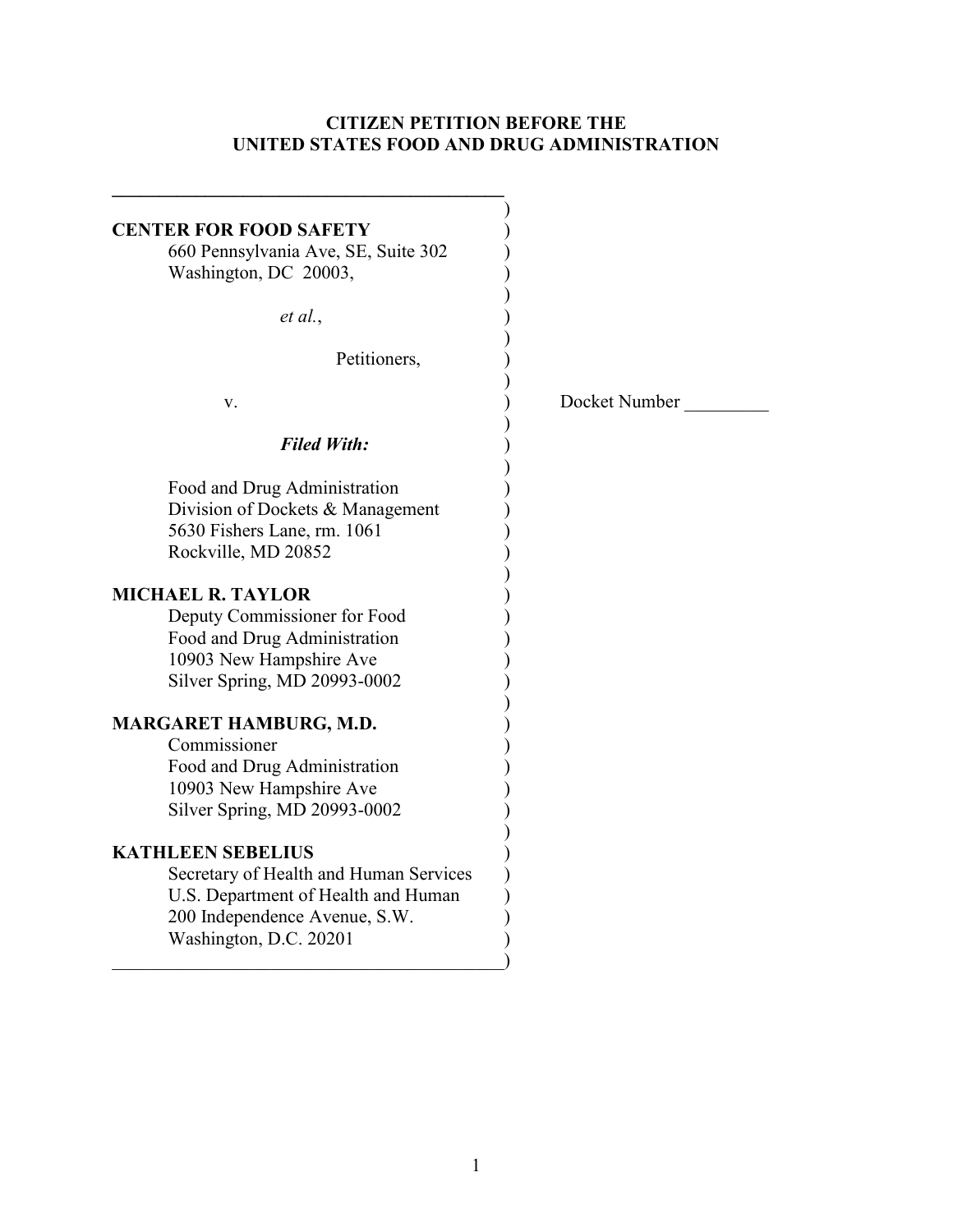#### **PETITION SEEKING MANDATORY LABELING FOR GENETICALLY ENGINEERED FOODS**

 Genetic engineering results in changes to foods at the molecular level that have never occurred in traditional varieties. These changes are determinative of consumers' food purchases and not readily apparent. Thus, the absence of mandatory labeling disclosures for GE foods is misleading to consumers. FDA's failure to require labeling for GE foods is an abdication of its statutory mandate to require labeling for foods that are "misbranded" because they are misleading.<sup>i</sup>

Pursuant to the Right to Petition Government Clause contained in the First Amendment of the United States Constitution,<sup>ii</sup> the Administrative Procedure Act,<sup>iii</sup> and the Food and Drug Administration's ("FDA") implementing regulations,<sup>iv</sup> petitioners respectfully request that FDA require that foods that are genetically engineered organisms, or contain ingredients derived from genetically engineered organisms—collectively referred to as "GE foods"—be labeled under the Federal Food Drug and Cosmetic Act ("FFDCA"). $V$  The requested actions are necessary to prevent economic fraud, and to protect consumers who are deceived by thinking the absence of labeling means the absence of GE foods. In addition, this action requests that FDA revisit its interpretation of "material" facts in light of intervening evidence since the agency enacted its "Statement of Policy: Foods Derived from New Plant Varieties" in 1992. By failing to label GE foods, FDA has "relied on factors which Congress has not intended it to consider, entirely failed to consider an important aspect of the problem, [and has] offered [] explanation[s] for its decision[s] that run[] counter to the evidence before the agency."<sup>vi</sup> Accordingly, based on the evidence and justifications in this petition, failure by FDA to take the requested actions would be arbitrary, capricious, and contrary to  $law$ .

#### **ACTIONS REQUESTED**

Petitioners seek the following:

- 1. Rescission of FDA's 1992 Statement of Policy: Foods Derived from New Plant Varieties,<sup>viii</sup> and issuance of a new policy declaring that a production process is "material" under FFDCA section 201(n) if it results in a change to a food at the molecular or genetic level because a significant share of consumers would find it relevant to their purchasing decisions.
- 2. Issuance of new regulations under 21 C.F.R. § 101 requiring labeling for all foods produced using genetic engineering. Such regulations shall include the following:
	- a. Definitions
		- i. "Genetic engineering" means a process that alters an organism at the molecular or cellular level by means that are not possible under natural conditions or processes. Such means include, but are not limited to, recombinant DNA and RNA techniques, cell fusion, microencapsulation, macroencapsulation, gene deletion and doubling,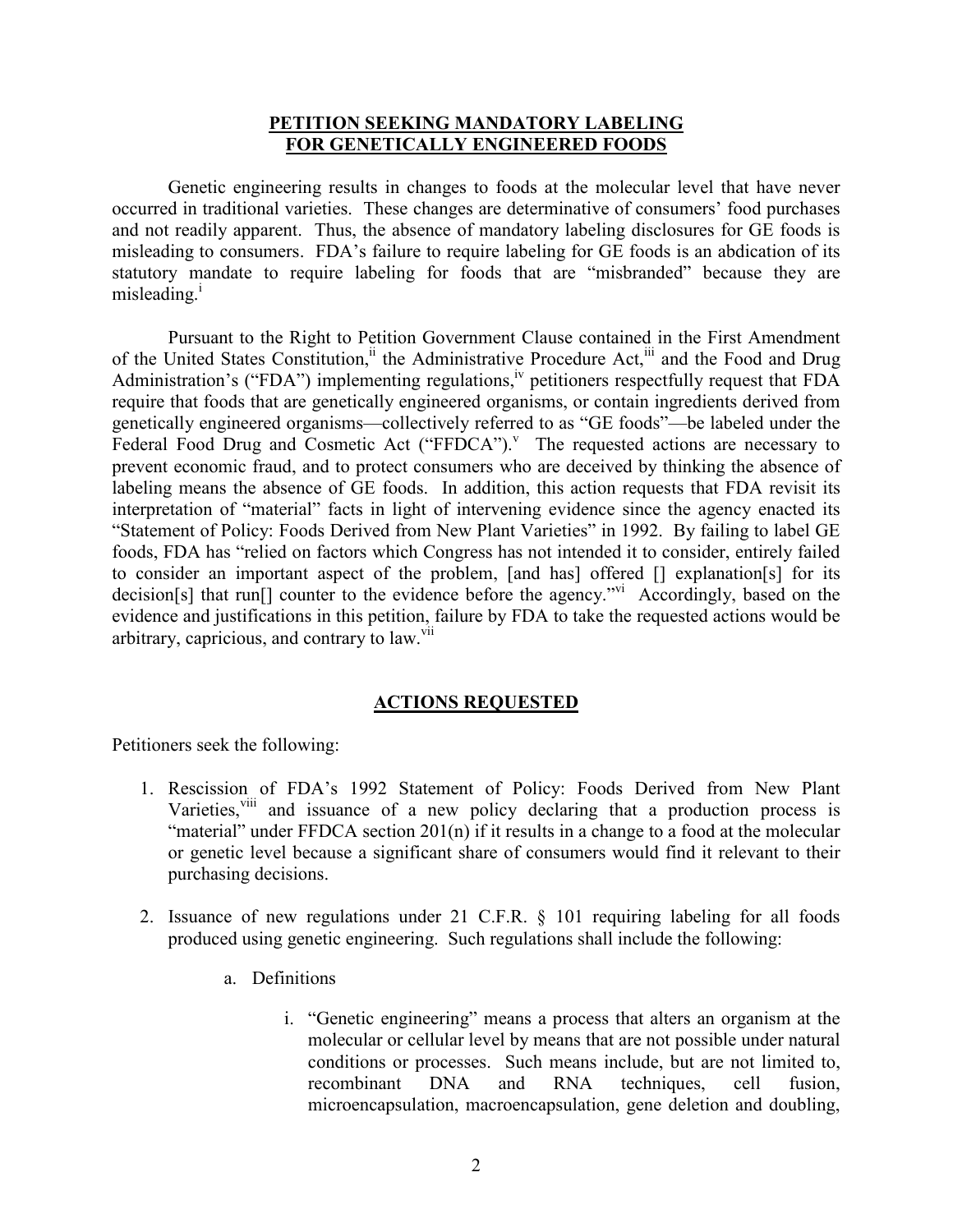introducing a foreign gene, and changing the position of genes. Genetic engineering does not include modification that consists exclusively of breeding, conjugation, fermentation, hybridization, in vitro fertilization, or tissue culture.

- ii. "Genetically engineered food" means a food:
	- 1) that is, or that is derived from, an organism that is produced through the intentional use of a process described in (i);
	- 2) that is, or that is derived from, the progeny of intended sexual or asexual reproduction (or both) of one or more organisms that is (are) the product of a process described in (i); or
	- 3) that contains ingredients derived from organisms as described in (1) or (2).
- b. A packaged genetically engineered food shall be considered misbranded, unless its nutritional information panel indicates which ingredients are genetically engineered as follows:
	- i. An asterisk appearing after each genetically engineered ingredient
	- ii. Directly below the list of ingredients, in bold typeface not less than twice the size of the typeface in the ingredients list, a notice as follows: "**\*GENETICALLY ENGINEERED**"
- c. Any genetically engineered food shall be considered misbranded, unless it contains a label that provides notices in accordance with the following:
	- i. A notice as follows: "GENETICALLY ENGINEERED"
	- ii. A notice as follows: "UNITED STATES GOVERNMENT NOTICE: THIS PRODUCT WAS PRODUCED USING GENETIC ENGINEERING"
	- iii. The notice required in clause (i) must immediately precede the notice required in clause (ii) and must be no less than twice the size of the notice required in (ii).
	- iv. The notice required in clause (ii) must be the same size as would apply if the notice provided nutritional information.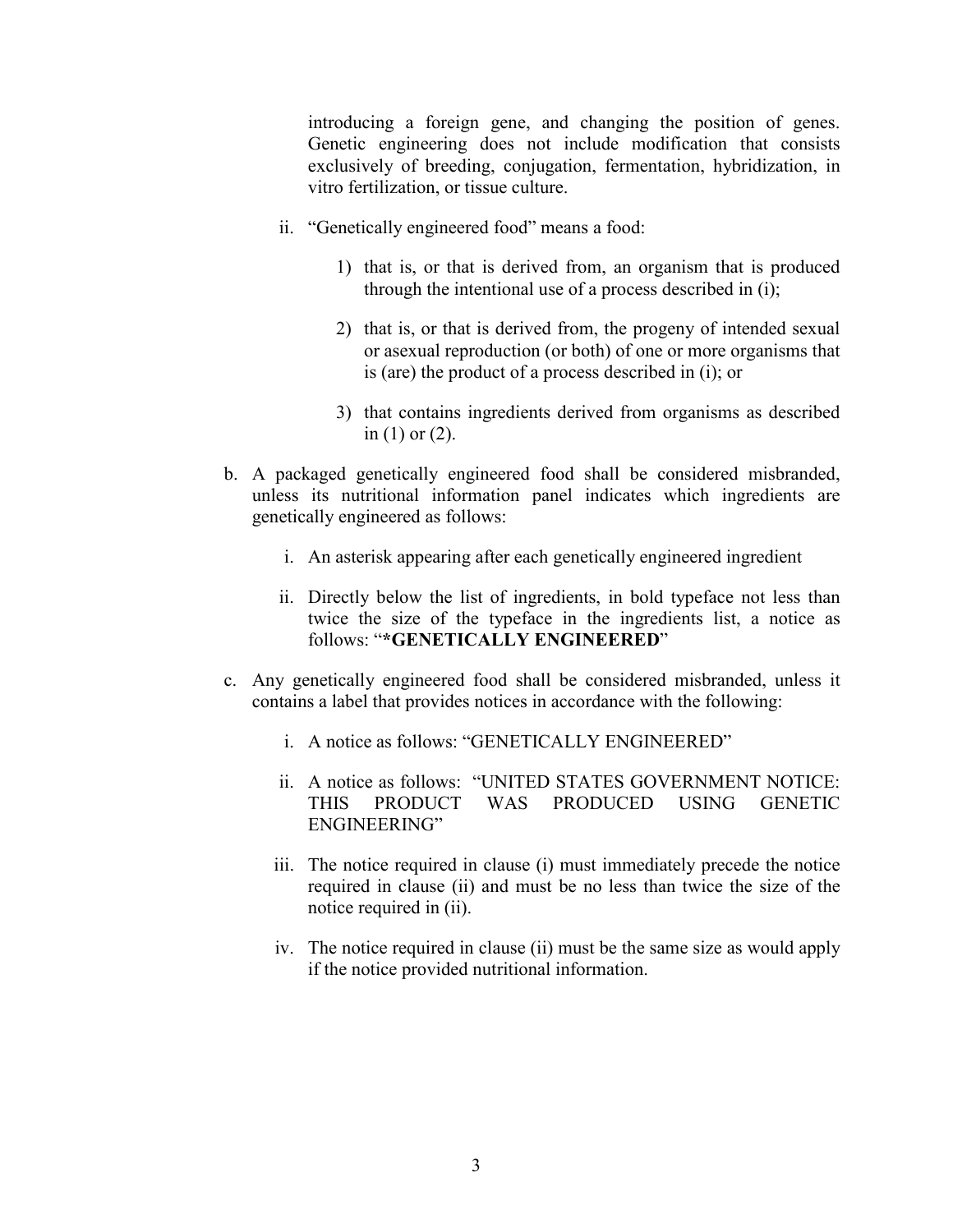#### **PETITIONERS**

Petitioner, **Center for Food Safety** (CFS), is a nonprofit organization based in Washington, D.C. Since the organization's founding in 1997 CFS has sought to ameliorate the adverse impacts of industrial farming and food production systems on human health, animal welfare, and the environment. CFS has over 200,000 members in almost every state across the country. CFS seeks to protect human health and the environment by advocating thorough, science-based safety testing of GE products prior to any marketing; cultivation of GE crops in a manner that minimizes any risk of contaminating conventional food supplies or the environment, and that minimizes negative impacts such as increased use of pesticides and evolution of resistant weeds. CFS also seeks to provide consumers with a means of identifying GE foods on the market and to encourage full public participation in defining the issues presented by GE crops. Finally, a foundational part of CFS' mission is to further the public's fundamental right to know what is in their food.

To achieve its goals, CFS disseminates to government agencies, members of Congress, and the general public a wide array of educational and informational materials addressing the introduction of GE crops into the environment and food supply. CFS also sends out action alerts to its True Food Network; these action alerts generate public involvement, education, and engagement with governmental officials on issues related to genetic engineering and other issues affecting a sustainable food system.

Petitioner, **Amy's Kitchen**, P.O. Box 449, Petaluma, CA, 94952, is a privately held corporation which began operation in 1987, with the purpose of making healthy, organic, and easy-to-prepare frozen food. Owned and run by Andy and Rachel Berliner, employs over 1,500 people and operates processing plants located in Santa Rosa, California and White City, Oregon.

Petitioner, **Annie's Homegrown**, 1610 Fifth Street, Berkeley, CA 94710, is a producer of natural and/or organic pastas, meals and snacks.

Petitioner, **Beyond Pesticides**, located at 701 E Street, SE, Suite 200, Washington, DC 20003, is a Washington, D.C.-based nonprofit corporation that promotes safe air, water, food, and a healthy environment by working to encourage a transition away from the use of toxic pesticides. Beyond Pesticides' public education contributes to a significant reduction in unnecessary pesticide use, thus improving protection of public health and the environment.

Petitioner, **Center for Environmental Health (CEH)**, located at 2201 Broadway, Suite 302, Oakland, CA, 94612, is a California nonprofit organization dedicated to protecting the public from environmental and consumer health hazards. CEH is committed to environmental justice, reducing the use of toxic chemicals and practices, supporting communities in their quest for a safer environment, and corporate accountability.

Petitioner, **Consumer Reports (CR)**, located at 101 Truman Avenue, Yonkers, NY 10703-1057, is the world's largest independent product-testing organization. Using its more than 50 labs, an auto test center, and a survey research center, the nonprofit rates thousands of products and services annually. Founded in 1936, Consumer Reports has over 8 million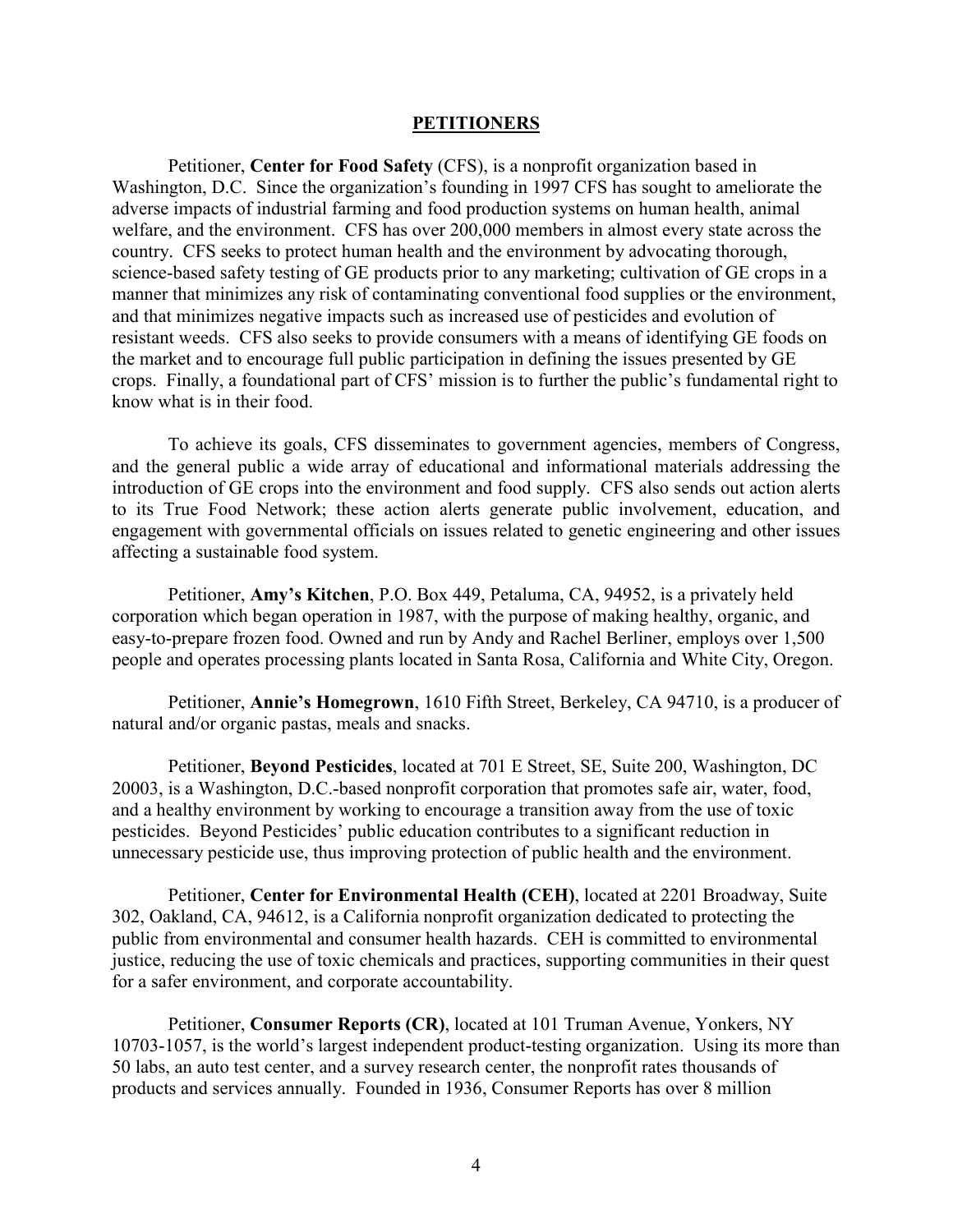subscribers to its magazine, website, and other publications. Its advocacy division, Consumers Union, works for health reform, food and product safety, financial reform, and other consumer issues in Washington, D.C., the states, and in the marketplace.

Petitioner, **CROPP Cooperative (Organic Valley)**, located at 1 Organic Way, LaFarge, WI 54639, is the nation's largest, independent cooperative of organic family farmers marketing its members' organic dairy, soy, eggs and produce (in season). Organic Valley has 1643 farmerowners located in 32 states and one Canadian province who specialize in sustainable, organic agriculture practices.

Petitioner, **Environmental Working Group (EWG)**, located at 1436 U Street. NW, Suite 100, Washington, DC 20009, is a 501(c)(3) nonprofit corporation dedicated to using the power of public information to protect public health and the environment. EWG works to replace federal policies—including government subsidies that damage the environment and natural resources—with policies that invest in conservation and sustainable development.

Petitioner, **Food & Water Watch (FWW)**, located at 1616 P Street, NW Suite 300 Washington, DC 20036, is a Washington, D.C.-based nonprofit corporation and consumer rights group which focuses on corporate and government accountability relating to food, water, and fishing. FWW works to ensure the food, water and fish people consume is safe, accessible and sustainably produced.

Petitioner, **Horizon Organic**, located at 12002 Airport Way, Broomfield, CO 80021, is a USDA National Organic Program-certified dairy company that is one of the largest suppliers of organic milk in all of North America.

Petitioner, **The Midwest Organic and Sustainable Education Service (MOSES)**, P.O. Box 339, Spring Valley, WI 54767, is a 501(c)(3) nonprofit corporation and education-outreach organization working to promote sustainable and organic agriculture. MOSES serves farmers striving to produce high-quality, healthful food using organic and sustainable techniques.

Petitioner, **The National Cooperative Grocers Association (NCGA)**, located at 14 S Linn Street, Iowa City, IA 52240, is a business services cooperative for natural food co-ops located throughout the United States. NCGA helps unify natural food co-ops in order to optimize operational and marketing resources, strengthen purchasing power, and ultimately offer more value to natural food co-op owners and shoppers everywhere.

Petitioner, **The National Family Farm Coalition (NFFC)**, located at 110 Maryland Ave. N.E., Suite 307, Washington, D.C. 20002, is a non-profit 501(c)(3) organization that serves as a national link for grassroots organizations working on family farm issues. NFFC represents 24 grassroots organizations in 32 states. The mission of NFFC is to unite and strengthen the voices and actions of its diverse grassroots members to demand viable livelihoods for family farmers, fishers, and workers, safe and healthy food for everyone, and economically and environmentally sound rural communities.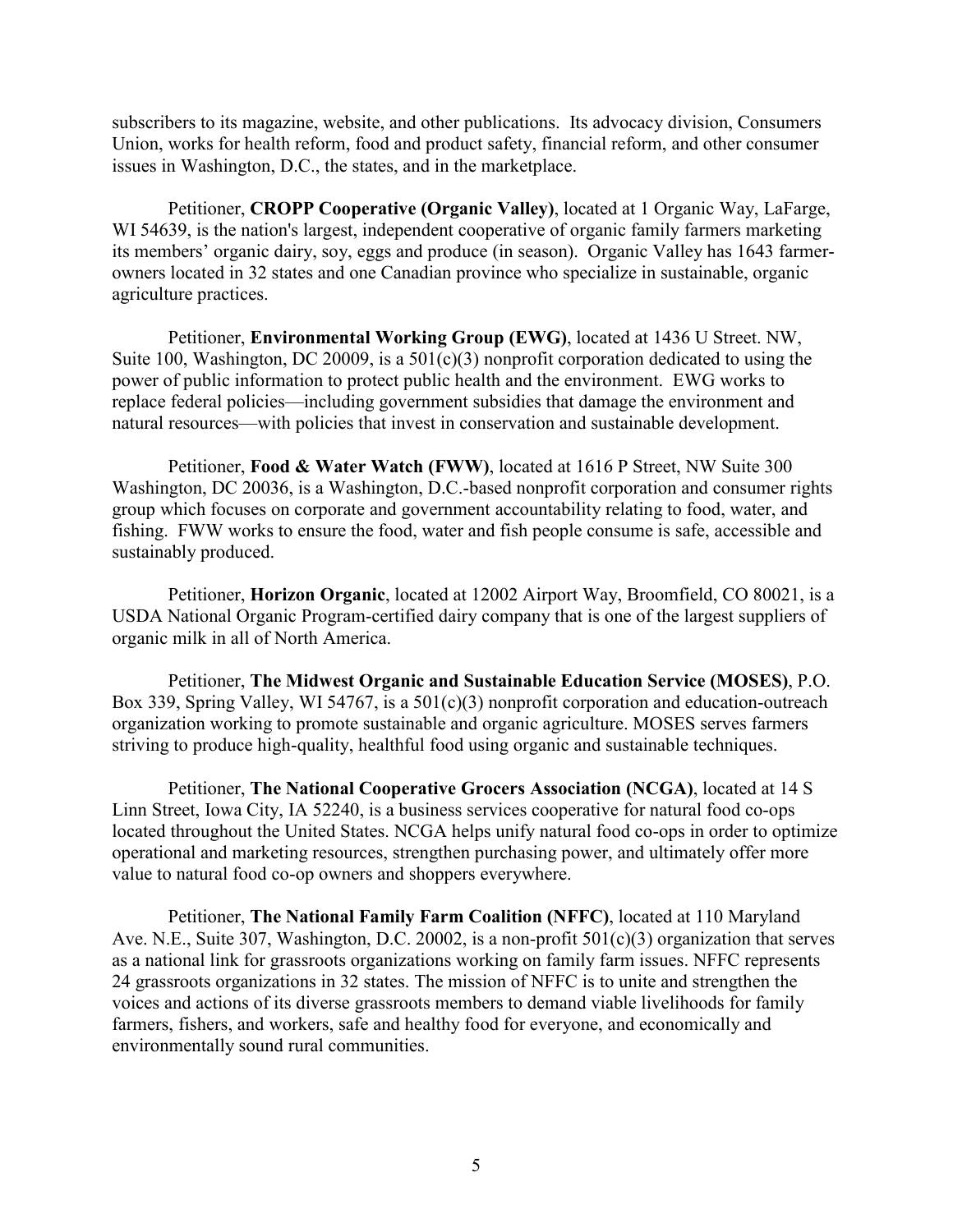Petitioner, **Northeast Organic Dairy Producers Alliance (NODPA)**, located at 30 Keets Rd., Deerfield, MA 01342, is the largest grassroots farmer organizations in the country and is dedicated to organic dairy farmers' interests, peer mentoring and communication between producers. NODPA's mission is to enable organic dairy family farmers, situated across an extensive area, to have informed discussion about matters critical to the well-being of the organic dairy industry.

Petitioner, **The Northeast Organic Farming Association (NOFA)**, P.O. Box 164, Stevenson, CT 06491, is a nonprofit organization of over 5,000 farmers, gardeners, landscape professionals and consumers working to promote healthy food, organic farming practices and a cleaner environment. NOFA has chapters in Connecticut, Massachusetts, New Hampshire, New Jersey, New York, Rhode Island and Vermont.

Petitioner, **The National Organic Coalition (NOC)** is a national alliance of organizations working to provide a political voice for farmers, ranchers, environmentalists, consumers and progressive industry members involved in organic agriculture. The coalition operates under the central principle that protecting the stringency and integrity of the national organic standards is necessary to ensure the long-term environmental and economic viability of organic farming.

Petitioner, **Organic Seed Alliance (OSA)**, P.O. Box 772, Port Townsend, WA 98368, is a Port Townsend, WA-based nonprofit corporation, founded in 1975 as Abundant Life Seed Foundation, with a name change to Organic Seed Alliance in 2003. OSA promotes the ethical development and stewardship of the genetic resources of agricultural seed, and accomplishes its goals through collaborative education and research programs with organic farmers and other seed professionals.

Petitioner, **The Organic Seed Growers and Trade Association (OSGATA)**, P.O. Box 512 Montrose CO 81402, develops, protects and promotes the organic seed trade and its growers, and assures that the organic community has access to excellent quality organic seed, free of contaminants and adapted to the diverse needs of local organic agriculture. OSGATA accomplishes these goals by, *inter alia*, ensuring the right to true choice in the marketplace for farmers and consumers.

Petitioner, **Organic Trade Association (OTA)**, located at 28 Vernon Street Suite 413, Brattleboro VT 05301, is the membership-based business association for the organic industry in North America. OTA's mission is to promote and protect organic trade to benefit the environment, farmers, the public, and the economy. OTA envisions organic products becoming a significant part of everyday life, enhancing people's lives and the environment. OTA represents businesses across the organic supply chain and addresses all things organic, including food, fiber/textiles, personal care products, and new sectors as they develop. Over sixty percent of OTA trade members are small businesses.

Petitioner, **Organically Grown Company (OGC)**, located at 1800B Prairie Rd., Eugene, OR 97402, is the largest wholesaler of organic produce in the Pacific Northwest with Eugene and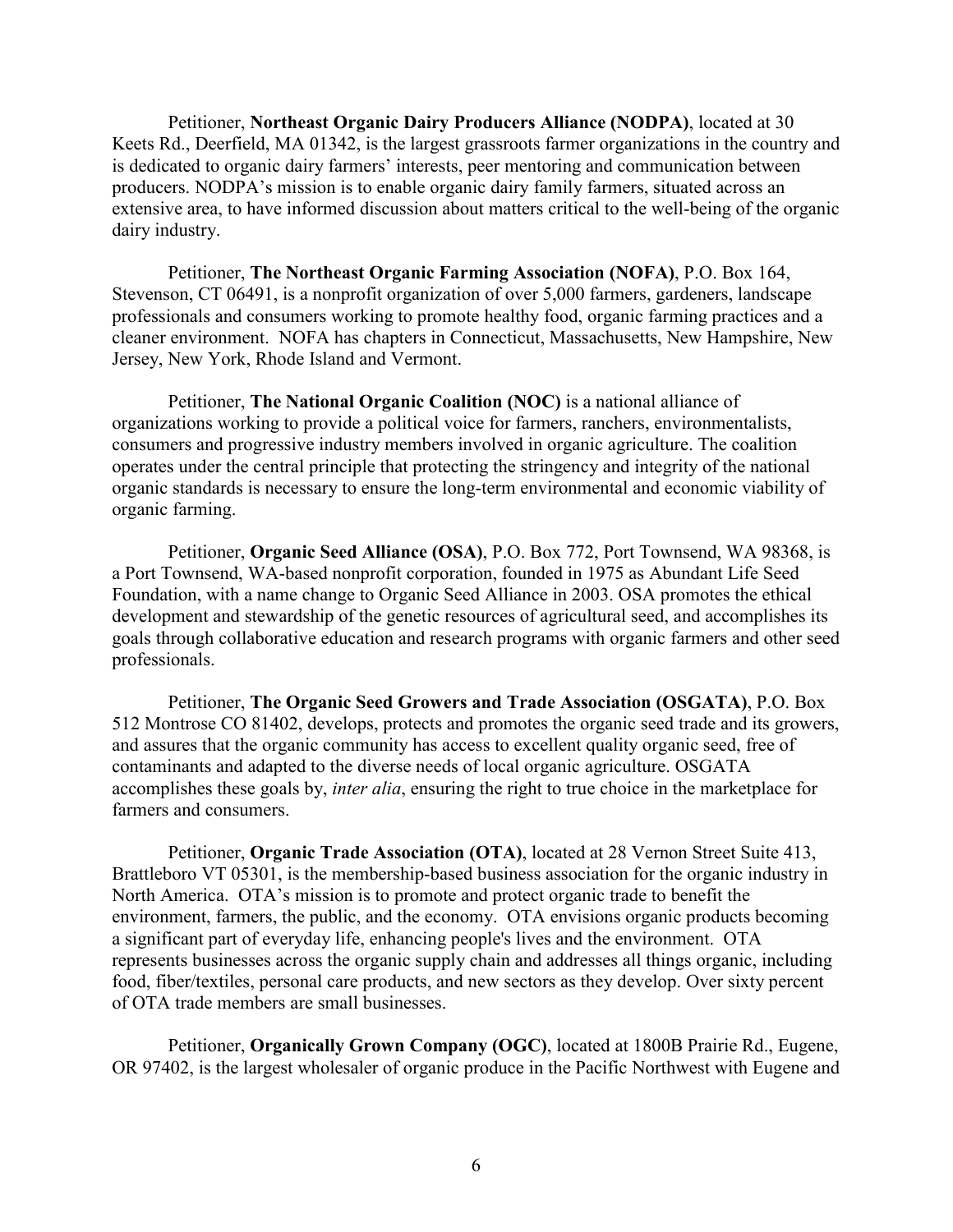Portland, OR and Kent, WA locations. OGC promotes health through organic agriculture as a leading sustainable system.

Petitioner, **The Rural Advancement Foundation International (RAFI) – USA** is a private nonprofit organization located at 274 Pittsboro Elementary School Road, Pittsboro, NC 27312. By working with a variety of farm, community, university and government groups, RAFI – USA promotes sustainability, equity and diversity in agriculture through policy changes, practical assistance, market opportunities, and access to financial and technical resources.

Petitioner, **Save New Mexico Seeds** is a New Mexico-based nonprofit organization that aims to protect farmers from transgenic contamination of their seed from genetically engineered crops.

Petitioner, **Stonyfield Farm**, located at 10 Burton Drive, Londonderry, NH, 03053, is the world's leading organic yogurt company. Its certified organic yogurt, smoothies, milk, cultured soy, frozen yogurt and ice cream are distributed nationally. The company advocates that healthy food can only come from a healthy planet. Its use of organic ingredients helps keep over 200,000 farm acres free of toxic, persistent pesticides and chemical fertilizers known to contaminate soil, drinking water and food. To help reduce climate change, Stonyfield offsets all of the CO2 emissions generated from its facility energy use. The company also started a nonprofit called Climate Counts (climatecounts.org) which shows people how they can help fight climate change by the way they shop and invest. Stonyfield also donates 10% of its profits to efforts that help protect and restore the Earth.

# **STATEMENT OF GROUNDS**

### **I. INTRODUCTION**

FDA's outdated regulatory regime for food labeling is woefully inadequate. FDA is still using  $19<sup>th</sup>$  century ideas to regulate  $21<sup>st</sup>$  century foods, focusing only on traits that consumers can detect with their senses. But modern public preferences and purchasing decisions are based not only on sensory perceptions, but also on concerns related to latent or unknown health risks, animal welfare, faith, political concerns, social justice, and environmental impacts.

In addition to genetic engineering, other novel and unnatural food production technologies are either on the horizon or are currently in use, many completely unbeknownst to consumers. The use of these novel food technologies on a commercial scale has so far slipped underneath FDA's current threshold for "materiality" because they make silent, genetic, and molecular changes to food that are not capable of being detected by human senses. As the use of these and future food production technologies proliferates, consumers know less and less about the food they put in their bodies.

The power and duty to modernize the oversight of food lies with FDA. Under FFDCA, <sup>ix</sup> FDA's authority to require labeling based on production processes goes well beyond the agency's antiquated definition of "material" facts. FFDCA authorizes FDA to require labeling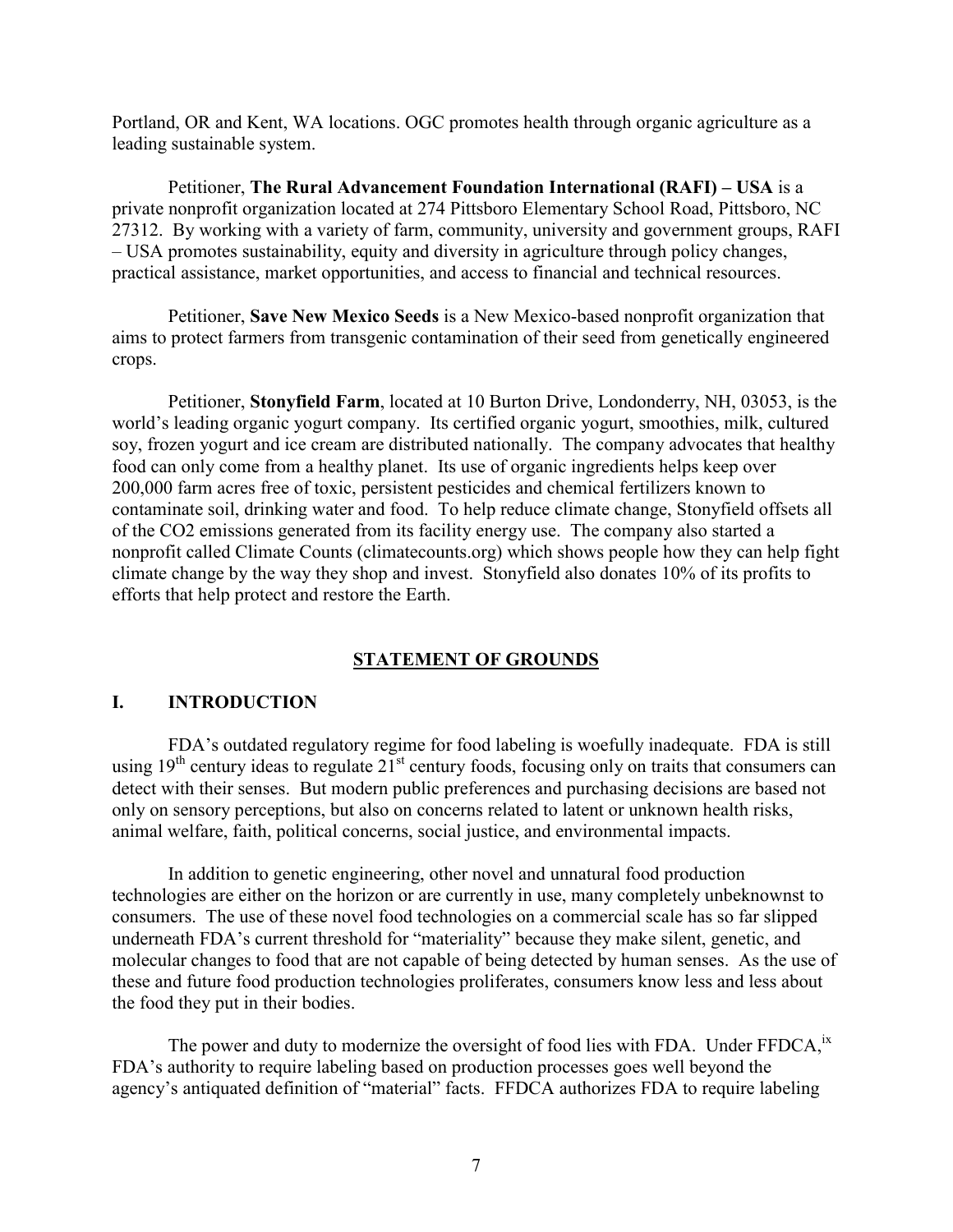for GE foods in order to prevent consumer deception. As discussed *infra*, in the past FDA itself has mandated labeling based on production processes. Failure to require labeling of GE foods conflicts with this past FDA precedent and creates the appearance that FDA has altered its past policies to benefit the biotechnology industry, not the public.

For the reasons explained below, Petitioners respectfully submit that FDA has not just the statutory authority, but also the duty to require that products of novel food technologies, particularly genetic engineering, be labeled differently from their conventional counterparts. Accordingly, FDA's failure to take the requested action would be arbitrary, capricious, and contrary to  $law<sup>x</sup>$ .

## **II. STATEMENT OF LAW**

Administrative Procedure Act, 5 U.S.C. § 551, *et seq*. Federal Food, Drug, and Cosmetic Act, 21 U.S.C. § 301, *et seq.* Food and Drug Administration, 21 C.F.R. part 101, *et seq.*

# **III. PROCEDURAL HISTORY AND STATEMENT OF FACTS**

# **A. FDA's 1992 Policy On Genetically Engineered Foods**

On May 29, 1992, FDA published a "policy statement" establishing a regulatory framework for foods created through genetic engineering technology.<sup>xi</sup> The 1992 Policy allows, *inter alia*, genetically engineered foods to be marketed without labeling. This policy was based on FDA's determination that genetically engineered foods are substantially equivalent to foods produced through conventional methods:

The agency is not aware of any information showing that foods derived by these new methods differ from other foods in any meaningful or uniform way, or that, as a class, foods developed by the new techniques present any different or greater safety concern than foods developed by traditional plant breeding.<sup>xii</sup>

Thus, FDA adopted the policy that the fact that a food was genetically engineered was not, in itself, a "material" fact under FFDCA section 201(n).

FDA received nearly 6,500 comments on its 1992 Policy. An agency analysis of those comments concluded that more than 98% of the public commenters opposed the policy. Moreover, about 80% of the commenters demanded mandatory labeling of genetically engineered foods, and a significant number questioned the safety and environmental impacts of these novel foods and crops.<sup>xiii</sup> Despite the public outcry and consistent, ongoing public concern about GE foods,<sup>xiv</sup> FDA never issued a response to those comments. Nor has the agency ever completed or released any documentation assessing the human health, environmental, and socioeconomic impacts of the commercialization of unlabeled and untested genetically engineered foods, although FDA staff recommended that such an analysis be performed. The combination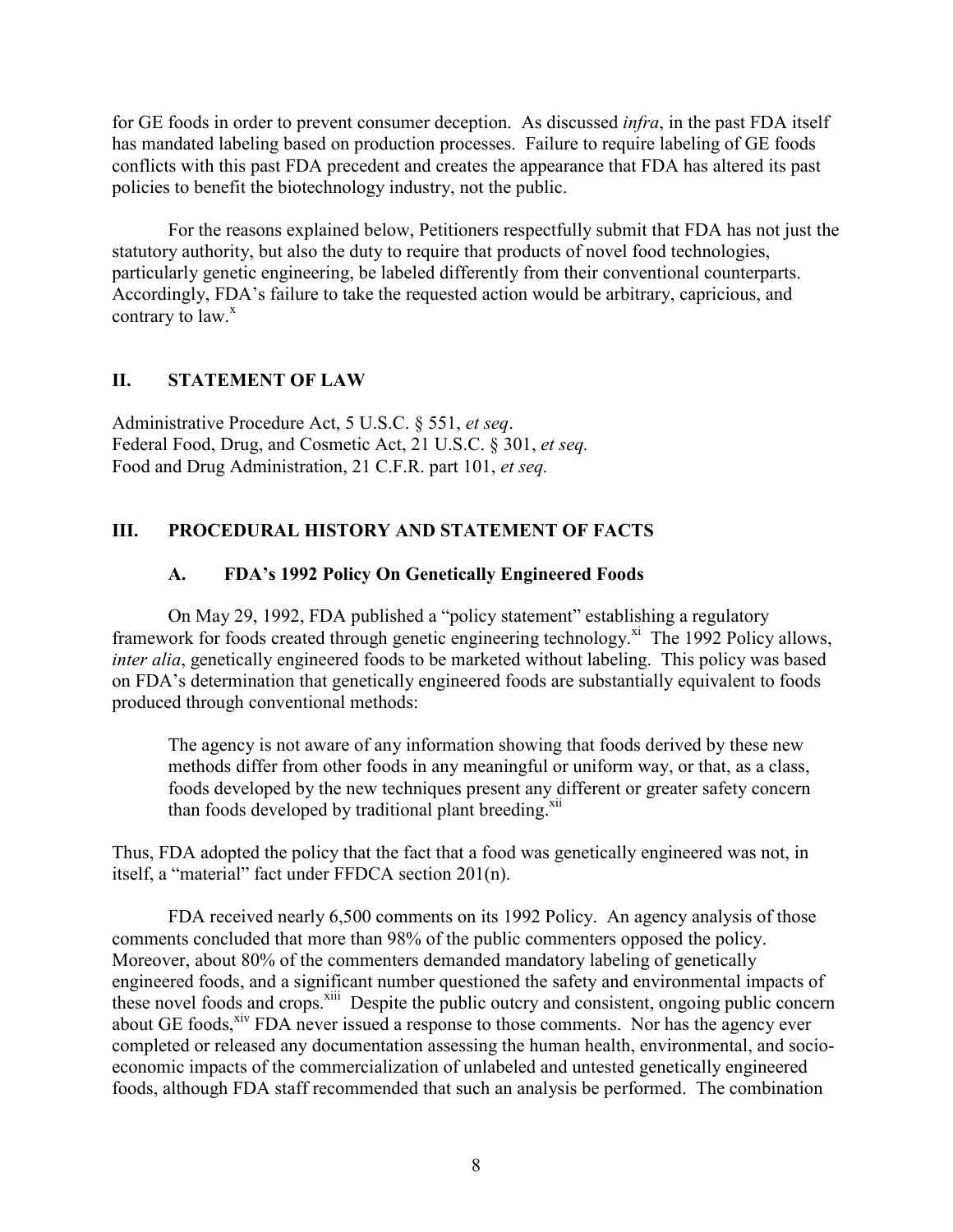of FDA's failure to mandate pre-market safety testing and its permissive labeling policy has meant that silent changes to our food supply are tested on the public without their knowledge.

### **B. Genetic Engineering Is Radically Different From Conventional Food Production**

The 1992 Policy contained no scientific studies or data to support the assumption that genetically engineered foods were substantially equivalent to conventional foods.<sup>xv</sup> It was a political, not scientific, decision. In fact, scientists within FDA and outside the agency agreed that there are profound differences between genetically engineered foods and those produced through traditional breeding. $^{xvi}$ 

As a general rule, conventional breeding develops new plant varieties by the process of *selection* and seeks to achieve expression of genetic material that is already present in the species. Conventional breeding employs processes that occur in nature, such as sexual and asexual reproduction. The product of conventional breeding emphasizes certain characteristics, but these characteristics are not new to the species. Rather, they have been present for millennia within the genetic potential of the species. $\frac{xy}{ }$ 

Genetic engineering, by contrast, works primarily through **insertion** of foreign genetic material, followed up by selection. Gene transfer occurs by artificial means—through a gene "gun," a bacterial vector, or chemical or electrical treatment—without regard for natural species boundaries. Biotechnicians use promoters derived from genetic parasites, such as viruses, that have been designed to breach species barriers, in order to ensure that the right amount of the desired gene product will be produced at the right time. Neither vectors nor promoters are needed in traditional breeding.<sup>xviii</sup> As FDA scientists have explained, genetic engineering allows

for the possibility of transferring to any organism a gene from any other organism or from a synthetic source (i.e., an enzyme composed of several domains of unrelated proteins). This potential is beyond the realm of possibility of standard breeding practice. **The food safety of organisms derived from recombinant DNA technologies do not have the history of the safe use that has come to be associated with organisms**  derived by standard breeding practices.<sup>xix</sup>

Scientists may even insert custom-designed genes that do not exist in nature, producing a synthetic life form.<sup>xx</sup> One FDA expert summed up the novel nature of these foods: "We should also keep in mind that plant genetic engineering is an entirely new adventure with potentially new effects<sup>"xxi</sup>

FDA scientists further warned that the artificial insertion of DNA into plants, a technique unique to genetic engineering, could cause a variety of significant problems with plant foods including an increase in levels of known toxicants, the appearance of new toxicants or new allergens, loss of nutrients, poor growth, and higher concentrations of herbicides and pesticides.<sup>xxii</sup> Scientists also caution that genetically engineered foods may cause antibiotic resistance.<sup>xxiii</sup>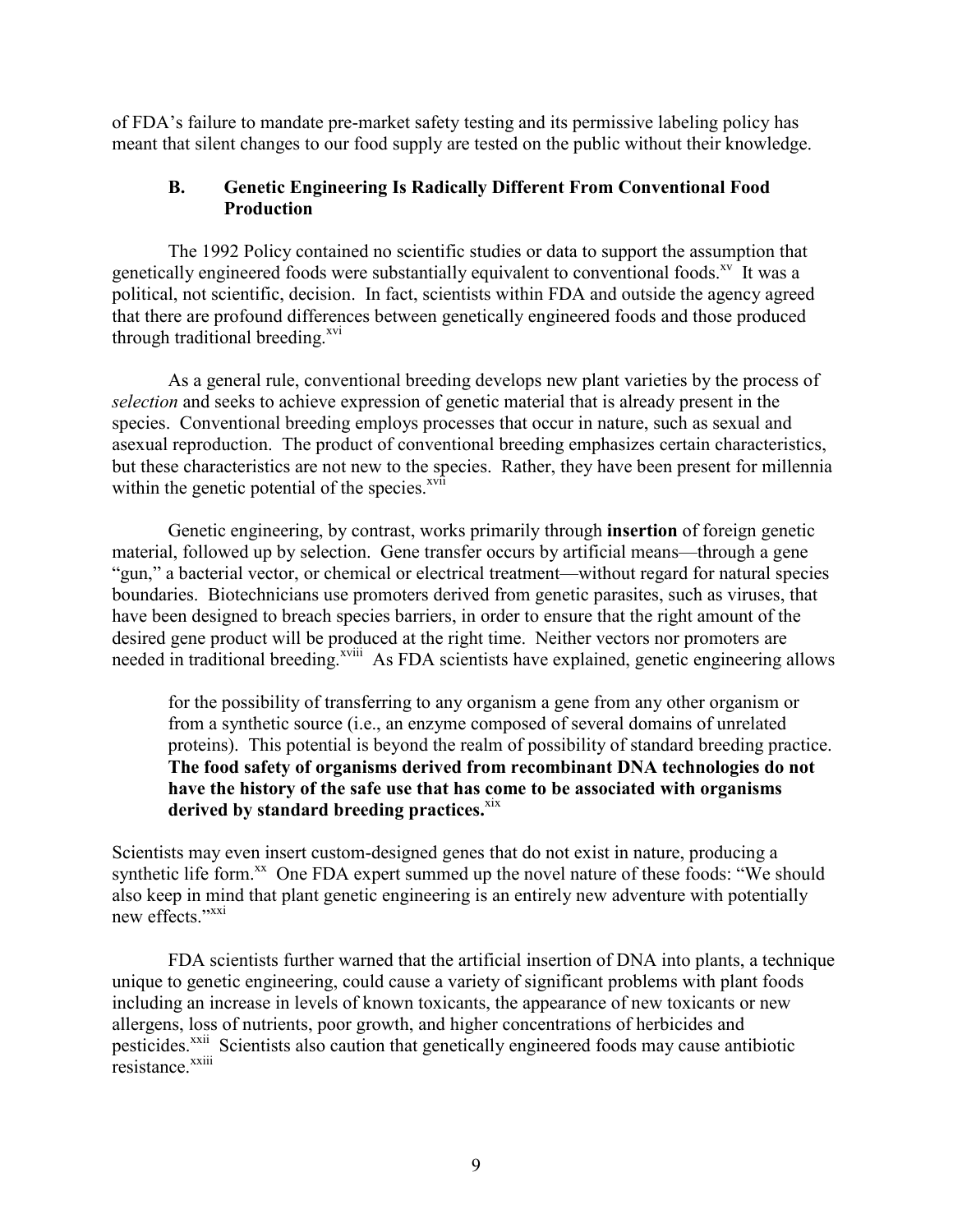#### **IV. ARGUMENT**

### **A. FFDCA Prohibits The Marketing And Sale Of Unlabeled GE Foods: They Are Misbranded Because They Are "Misleading In** *Any Particular***"**

For decades, FDA has focused its determination of whether a label is misleading because of an omitted fact on the question of whether the fact is "material," neglecting the remainder of FFDCA section 201(n). However, under FFDCA, whether omitted facts are "material" is not the only basis upon which FDA must consider whether labels are misleading. FFDCA prohibits the marketing or sale of foods if the "labeling is false or misleading **in any particular**."<sup>xxxiv</sup> The statute continues:

If an article is alleged to be misbranded because the labeling or advertising is misleading, then in determining whether the labeling or advertising is misleading **there shall be taken into account (***among other things***)** not only representations made or suggested by statement, word, design, device, or any combination thereof, but also the extent to which the labeling or advertising fails to reveal facts material in the light of such representations or material with respect to consequences which may result from the use of the article to which labeling or advertising relates under the conditions of use prescribed in the labeling or advertising thereof or under such conditions of use as are customary or usual. $\frac{xxv}{x}$ 

The requirement that FDA "shall" take "other things" into account demonstrates that the considerations listed in the statute are not an exhaustive list. Rather, FDA's ongoing duty is to holistically examine food labels to determine whether they are misleading "in **any** particular."

Food labels that do not disclose the fact that the food was produced using genetic engineering or contains ingredients from GE organisms are misleading to consumers, regardless of whether or not genetic engineering meets FDA's 1992 extra-statutory definition of a "material" fact. Consumers are misled when food labels do not differentiate foods with known health properties from novel foods with unknown health consequences. Unlike time-tested conventional food varieties, which have had centuries to manifest long-term health impacts, the scientific community and our government are still uncovering new and significant information about the human health and environmental impacts of GE foods. In many cases, this new information contradicts the biotechnology industry's and FDA's prior assumptions and assurances about the health properties and risks of GE foods.<sup>xxvi</sup>

In a recent example, an independent Canadian study found that a toxin from soil bacterium Bt (*Bacillus thuringiensis*), which has been engineered into Bt corn was present in the bloodstream of 93% of pregnant women, as well as in 80% of their fetal cord blood.<sup>xxvii</sup> These findings cast grave doubt on the biotechnology industry's assurances—accepted at face value by federal agencies, including FDA—that the genetically engineered Bt toxin would be broken down by human digestive systems before entering the bloodstream. This Canadian study not only underscores the scientific uncertainty surrounding the health impacts of GE crops, but also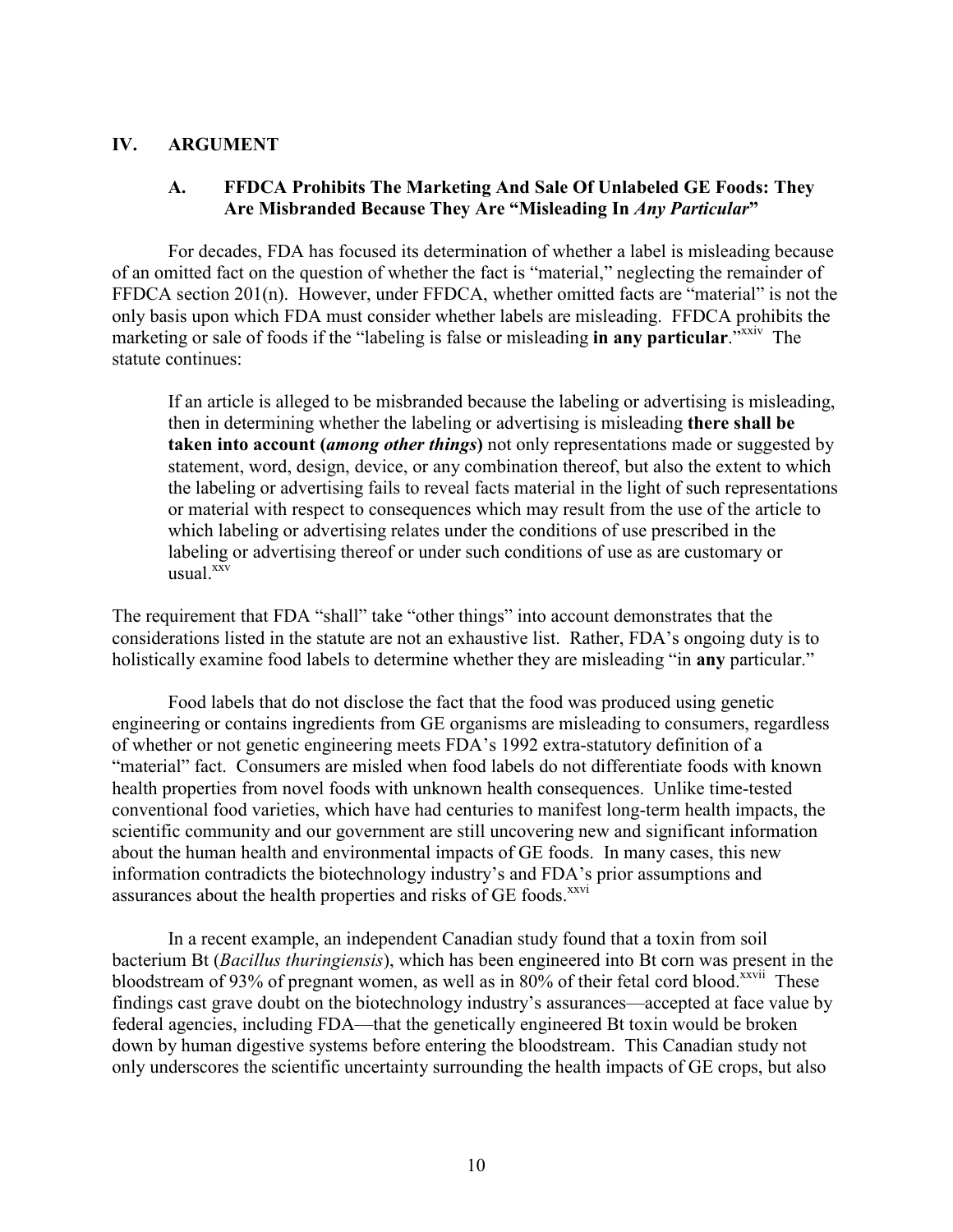casts doubt on the wisdom of federal agencies' practice of relying excessively on crop developers' own safety assessments rather than on independent studies.

In another example, the U.S. Court of Appeals for the Sixth Circuit last year recognized that record evidence demonstrated a compositional difference between milk from cows treated with the genetically engineered growth hormone rbST and milk from untreated cows.<sup>xxviii</sup> This finding, supported by independent, peer-reviewed scientific studies, contradicted FDA's longstanding position that there was no compositional difference between milk produced with rbST and other milk.<sup>xxix</sup> Moreover, the court made clear that a compositional difference did not have to be **certain** in order to support different labeling; rather, the two milk products may be distinguished by the fact that the absence of rbST is **demonstrably true** in milk from untreated cows, whereas the absence of rbST in milk from treated cows has **not been verified** because of the limitations of current testing methods. $\frac{xx}{x}$ 

Consumers and the public are misled by companies' failure to disclose a difference similar to the one recognized by the U.S. Court of Appeals in *IDFA v. Boggs*: namely, that timetested, conventionally produced foods **demonstrably** have a history of safe use, whereas their GE counterparts uniformly lack the same history of safe use. This difference is compounded by the fact that FDA, the agency most often cited as vouching for the safety of GE foods, has never conducted a single safety assessment for them, does not affirm their safety, and in fact explicitly places responsibility for their safety in the hands of biotechnology companies. FDA instead uses what it calls a "voluntary consultation" process. Companies that develop a GE crop are encouraged, but not required, to share the conclusions of any studies they may have conducted on their GE crop. FDA reviews the submission, and normally issues a letter that states it has "no further questions."<sup>XXXI</sup> Notably, the letter also often includes a variation of the following, taken from FDA's consultation letter to Monsanto regarding MON 89034: "Based on the safety and nutritional assessment you have conducted, it is our understanding that Monsanto has concluded that corn grain and forage derived from the new variety are not materially different in composition, safety, or other relevant parameters from corn grain and forage currently on the market, and that they do not raise issues that would require premarket review or approval by FDA."<sup>xxxii</sup> The letter thus explicitly disclaims FDA responsibility for the safety of the crop, noting that ensuring the crop's safety is the biotech firm's responsibility.

Because there has been no government-mandated, independent, peer-reviewed scientific testing of GE foods, the public has been serving as an unwitting laboratory for this experimental food technology. As the long-term health impacts of eating certain GE foods are gradually coming to light, the scientific community's and the public's understanding of the risks inherent in GE foods is in a state of flux. The same cannot be said of time-tested, conventional foods, the health impacts of which are by and large well established. Moreover, the uncertainty surrounding GE foods is a difference that is determinative of consumer purchases, as evidenced by the numerous public opinion polls discussed in Part IV.B *infra*.

In light of the foregoing, FDA has "failed to consider an important aspect of the [labeling] problem:"xxxiii namely, the uniformly misleading character of GE foods without clear labeling. FDA's insistence that it lacks authority to mandate labeling of GE foods is therefore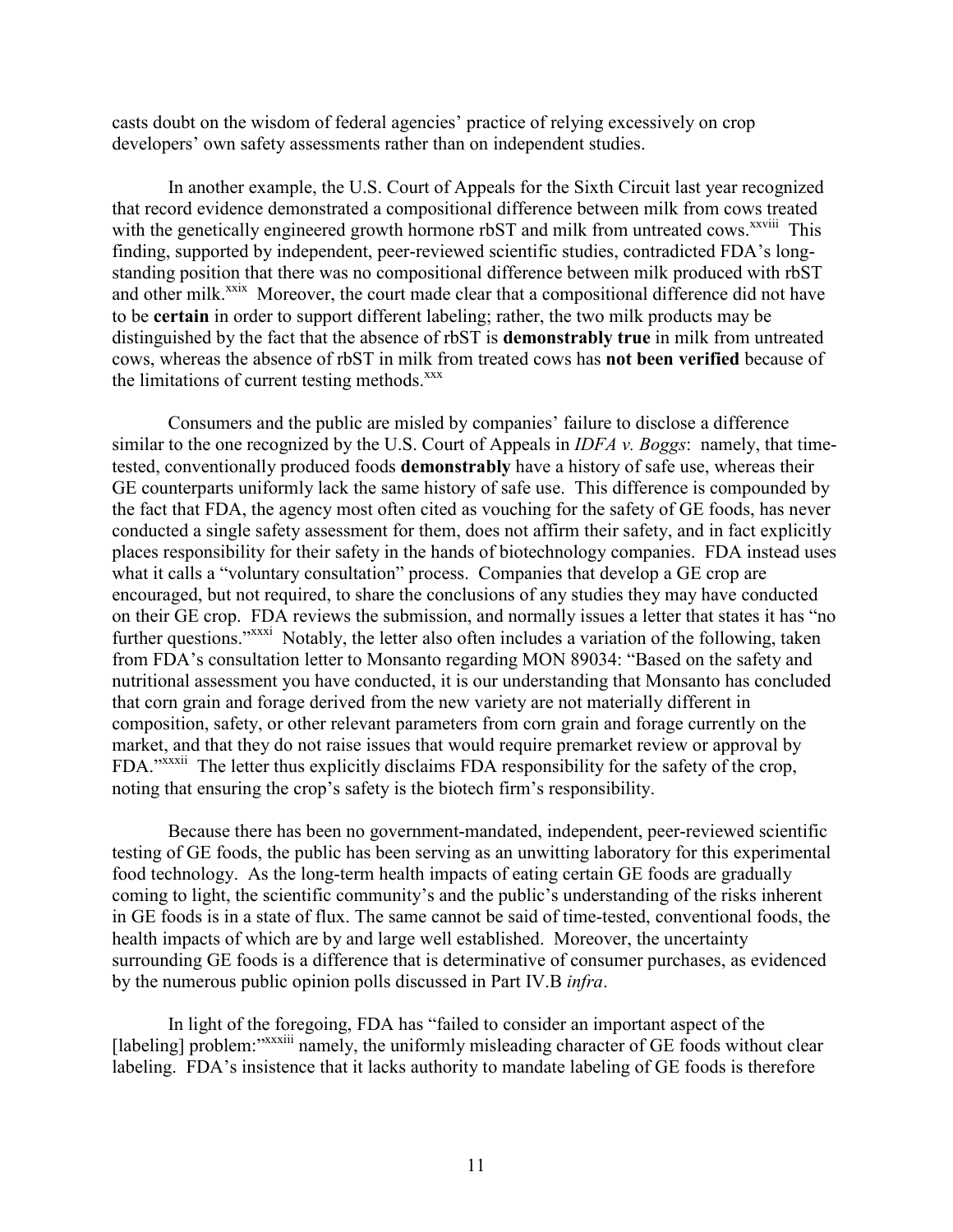arbitrary, capricious, and contrary to the agency's mandate under FFDCA. Mandatory labeling of GE foods is necessary to prevent deception and economic fraud.

### **B. Widespread Public Demand And Voluntary Labeling Certifications Demonstrate That Consumers Purchase Based On Production Processes**

The substantial consumer demand<sup>xxxiv</sup> for labeling underscores that there are numerous reasons that the failure to label GE foods is misleading to consumers. Public opinion polls have demonstrated that an overwhelming—and increasing—majority of Americans believe that GE foods should be labeled.<sup>xxxv</sup> Additionally, other studies have indicated that consumers, particularly Americans, are willing to pay substantial price premiums in order to avoid GE foods.xxxvi Given the wide reach of consumer concerns over GE foods, the proper response for FDA and the food companies "should not be to suppress process information, but rather to expose it to scrutiny and counter-argument." xxxvii

Petitioners do not argue, nor have they ever argued, that consumer demand **alone** is sufficient basis upon which to label GE foods. Rather, the substantial consumer demand for labeling underscores that there are numerous reasons that the failure to label GE foods is misleading, such as their potential health impacts and unknown risks, as well as their myriad environmental impacts.

Additionally, the proliferation of voluntary labeling claims and certifications demonstrates that many consumers base their purchases on what they are able to find out about how a food was produced. For example, ecological claims such as "natural," "sustainably grown," "environmentally friendly," and others are now common on food products, as food companies have realized the immense marketing advantage they yield. Independent certifications have similarly yielded huge marketing advantages for food and other companies. Member organizations of the International Social and Environmental Accreditation and Labeling Alliance certify products from a diverse range of production processes, including sustainable forestry (Forest Stewardship Council), sustainable fishing (Marine Stewardship Council), organic and sustainable agriculture (International Federation of Organic Agriculture Movements, International Organic Accreditation Service), and socially accountable labor (Fairtrade Labeling Organizations International, Social Accountability International). XXXViii

The prevalence and success of these voluntary claims and certifications for certain production processes demonstrate that facts about how food is produced are significant factors in consumer purchasing decisions. Accordingly, when food companies do not disclose production processes that consumers find significant, consumers are just as deceived as when companies do not disclose an unapparent organoleptic or performance trait, if not more so. FDA has so far "entirely failed to consider" this "important aspect of the problem."xxxix Instead, by focusing only on organoleptic and performance traits—a limitation that appears nowhere in FFDCA, and that conflicts with the agency's past interpretation of its statutory authority—FDA has "relied on factors Congress has not intended it to consider."<sup>xl</sup> Accordingly, FDA's failure to revisit and revise its labeling policy for GE foods would be arbitrary, capricious, and contrary to the mandates of FFDCA.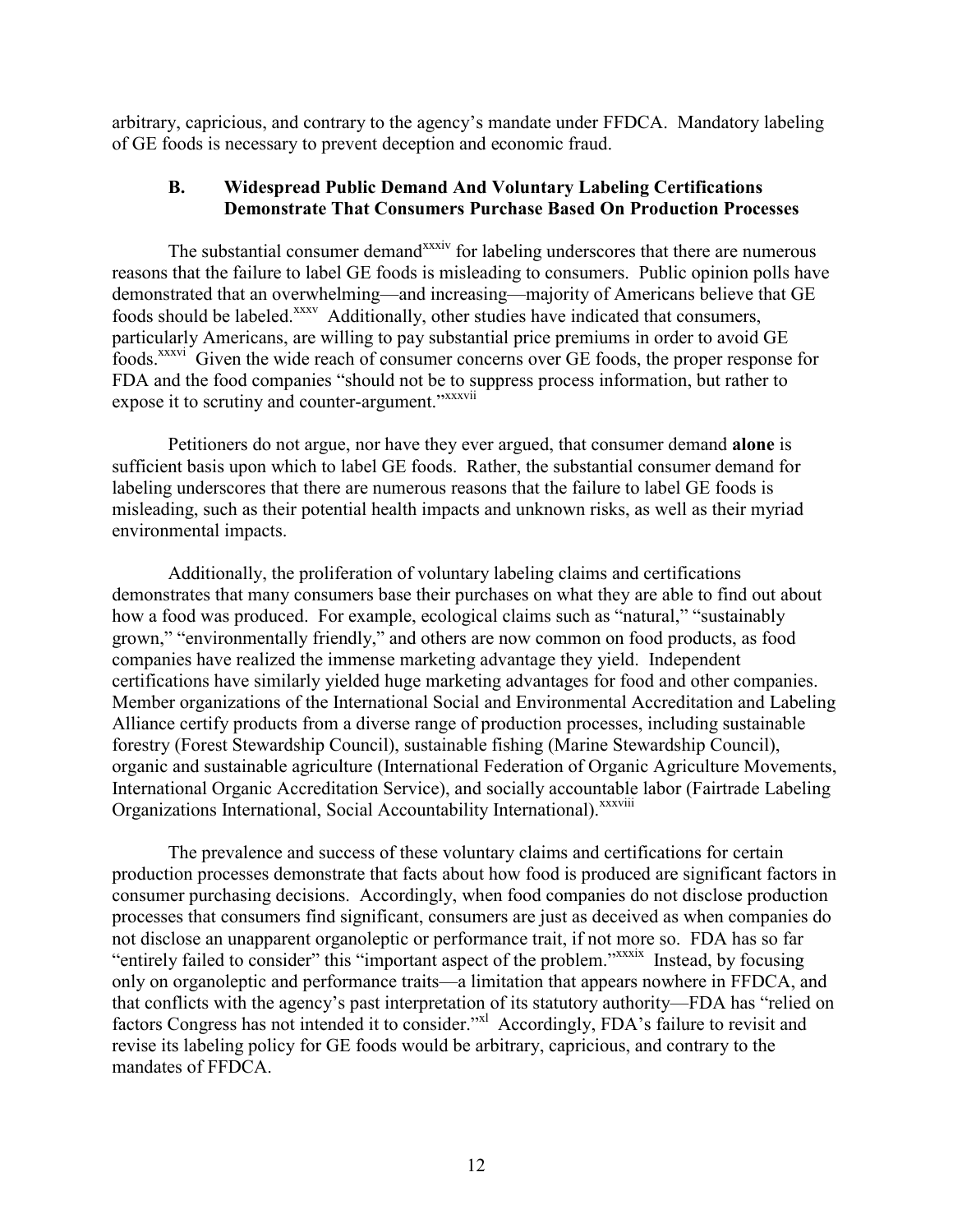#### **C. FDA Is Free To Revisit And Amend Its Current Interpretation Of "Material" Facts Under FFDCA**

 As explained above, FDA has broad authority and the statutory duty to require that GE foods be labeled. This authority exceeds the agency's previous extra-statutory, narrow guidance interpretation of "materiality." However, even within its existing regulatory framework based on "materiality," FDA can and should require labeling. The agency is fully empowered to change its interpretation of "material" facts under section 201(n) even though it has an interpretation in place,<sup>xli</sup> and *Alliance for Bio-Integrity v. Shalala*<sup>xlii</sup> does not constrain FDA in fulfilling its statutory duties.

FDA's statutory authority to mandate labeling based on how a food is produced comes from its authority to mandate labeling for foods that are misbranded because they are misleading.<sup>xliii</sup> One way a label may be misleading is if it fails to reveal facts that are "material" either (1) in light of representations made on the label, or (2) with respect to the consequences that may result from using or consuming the food.<sup>xliv</sup> Congress has not given any guidance regarding the meaning or limits of the term "material." Thus, FDA's authority to mandate labeling of "material" facts turns entirely on which reasonable interpretation of "material" the agency chooses to adopt.

### **1. The Legislative History Of FFDCA Section 201(n) Demonstrates That It Was Intended To Require Labeling For Information That**  *Consumers* **Find Significant**

Section 201(n) appeared for the first time four years into the debate over the legislation that would eventually become the FFDCA of 1938.<sup>xlv</sup> The language has been amended only once, to add the clause "or advertising" in two locations.<sup>xlvi</sup>

One of the factors triggering whether a representation or omission on a food label makes such food misbranded is if its labeling fails to reveal a "material" fact. The materiality requirement was written into the FFDCA of 1938 to have the same meaning as a corresponding paragraph in a bill addressing false advertising. The bill, S.1077, became known as the Wheeler-Lea Act and provided new powers to the Federal Trade Commission.<sup>xlvii</sup> FFDCA's legislative history is silent as to what type of fact is "material," stating only that the "**purpose is obvious**."xlviii However, the drafters explicitly connected the language of section 201(n) with the Wheeler-Lea Act language. In interpreting that statute, the language has been traced back to the 1938 Restatement of Torts § 538, which defined a fact to be material "if its existence or nonexistence is a matter to which a reasonable man would attach importance in determining his choice of action in a transaction in question."<sup>xlix</sup>

Thus, the legislative history of FFDCA illustrates that the statute's intent was not to limit the agency's inquiry to "organoleptic" differences or "performance characteristics;" rather, the term was meant to mandate, at a minimum, labeling that a reasonable person would find material. In contrast to this reasonableness test, FDA's current standard finds no basis in the statutory text or the legislative history and conflicts with the "obvious" purpose of section  $201(n)$ . In so doing, FDA is relying on a factor that Congress never intended for it to consider.<sup>1</sup>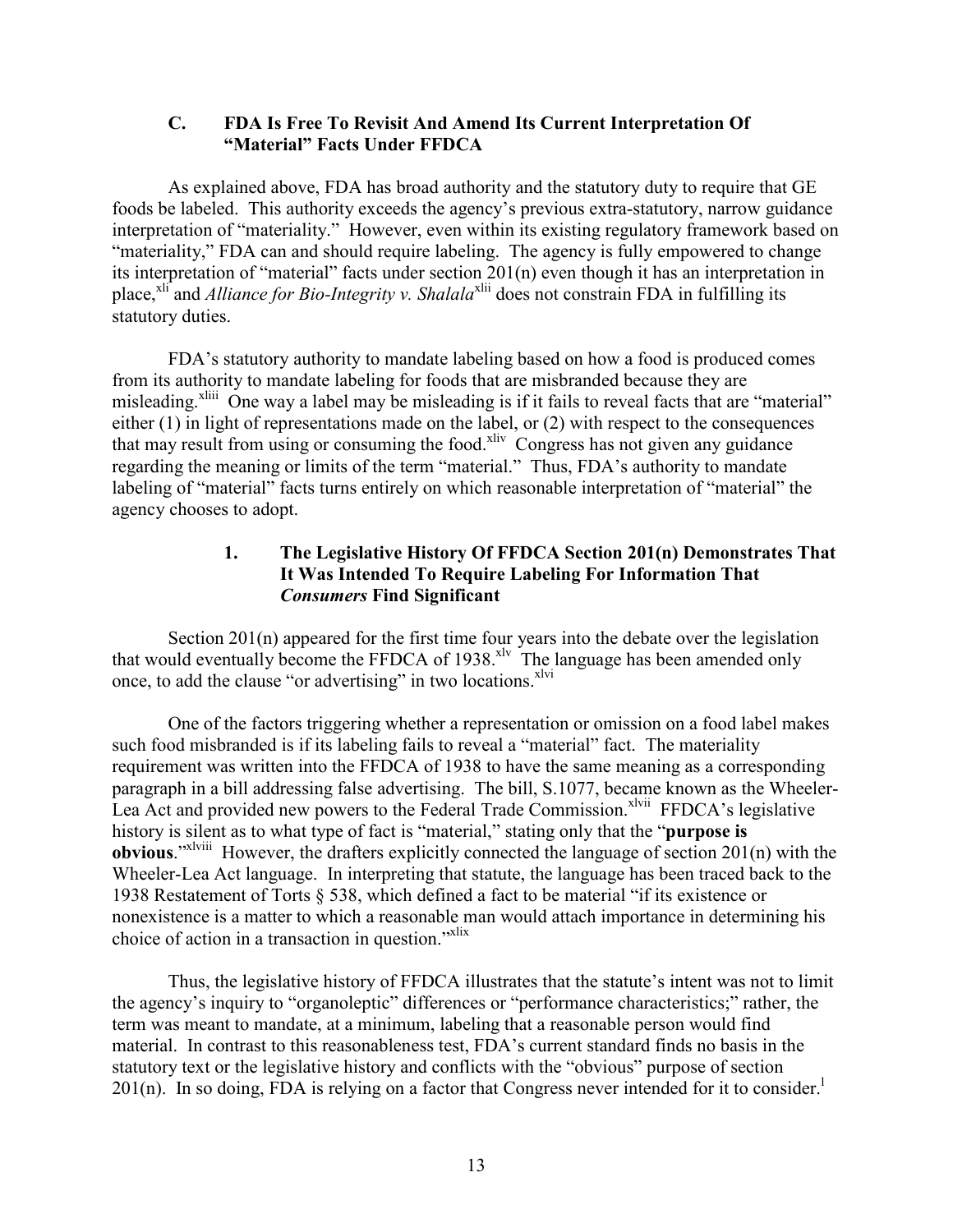#### **2. Past FDA Rulings And Pronouncements Demonstrate That A Broader Interpretation Of "Material" Is Permissible—Even Mandated— Under FFDCA**

An interpretation of "material" that encompasses information about production processes that consumers find significant is a reasonable interpretation of section 201(n); FDA itself adopted this interpretation before. When issuing its rule requiring irradiated foods to be labeled, FDA stated in broad terms, "[w]hether information is material under [section 201(n)]... depends not on the abstract worth of the information but on whether consumers view such information as important and whether the omission of label information may mislead a consumer. **The large number of consumer comments requesting retail labeling attest to the significance placed on such labeling by consumers***.*" li

FDA's mandatory source labeling for protein hydrolysates is another example in which the agency has found information unrelated to nutritional value, "organoleptic" properties, or functional characteristics sufficiently "material" for mandatory labeling. As FDA stated, "the food source of a protein hydrolysate is information **of material importance** for a person who desires to avoid certain foods for religious or cultural reasons.<sup>"lii</sup> FDA went on to require source labeling for protein hydrolysates out of concern for vegetarians and observant Jews and Muslims.<sup>liii</sup>

In a 1993 notice,  $\frac{div}{dv}$  FDA attempted to craft a revisionist history of these two regulatory actions in order to claim that the agency had always employed its then-newly-created definition of "material" facts. Regarding irradiated foods, FDA claims that it mandated labeling of irradiated foods because the process results in "organoleptic" changes to the food.<sup> $\nu$ </sup> However, a close reading of FDA's irradiated foods notice reveals this to be incorrect, or at least incomplete. The focus of FDA's reasoning in the irradiated foods notice was the fact that irradiation would "not change the food visually," thereby leading to consumer deception. At no point in this notice did FDA even suggest that it was **because** the change was "organoleptic" that irradiation warranted labeling. Further debunking FDA's insistence that it may not mandate labeling of a production process, the agency declared as part of its irradiation notice, "**[I]t is not relevant whether irradiation is considered a process in determining whether retail labeling is**  appropriate."<sup>Ivi</sup> Finally, in 2007 FDA proposed a major weakening to its policy regarding the labeling of foods that have been irradiated.<sup>[vii</sup> FDA proposed that labeling should only be required on those irradiated foods in which the irradiation has lead to a "material change" defined as a "change in the organoleptic, nutritional or functional properties"—in the food that is not obvious to the consumer at the point of purchase.<sup>lviii</sup> The existence of this proposed policy refutes the notion that FDA's original irradiation policy only referred to "organoleptic" changes to food.

Regarding FDA's decision to require source labeling of protein hydrolysates, FDA's 1993 notice similarly cherry-picks from the many findings it made in the course of mandating such labeling. FDA's 1993 notice thus creates the mistaken impression that silent "organoleptic" changes were not just sufficient, but necessary for mandatory source labeling of protein hydrolysates. Yet nothing in that rulemaking even suggested, much less stated this view. To the contrary, a full reading of FDA's justification for mandating such labeling shows that the agency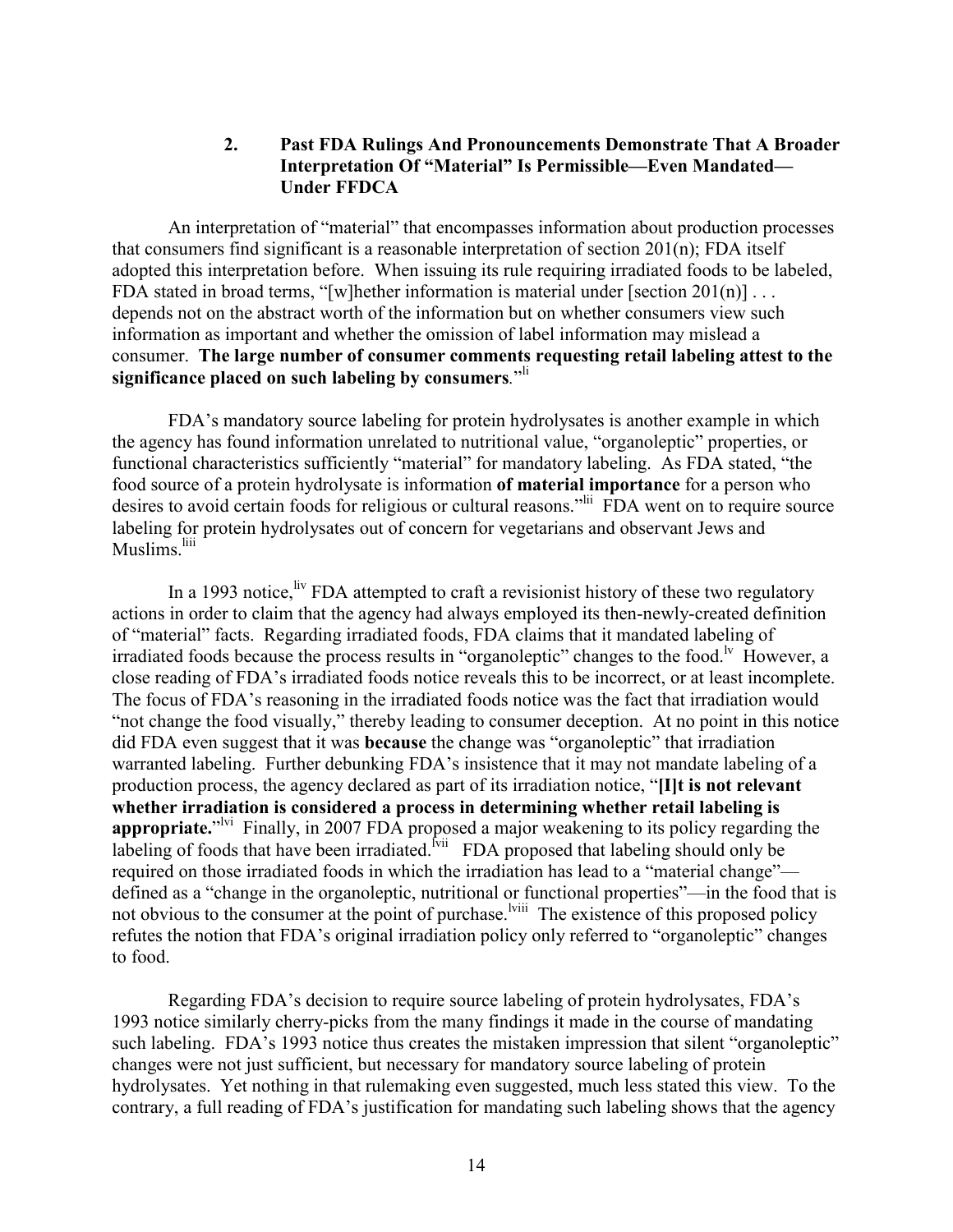placed devout religious consumers' right to know how their food was produced at least on equal footing with the physical characteristics of the food.

When the process of genetic engineering goes unlabeled, it presents consumers with an implied representation similar to irradiation. In the absence of labeling, a person who walks into the supermarket to purchase a tomato, for example, does not have a reasonable expectation that the tomato he/she may purchase contains novel proteins never before present in food and genetic material from a flounder.

The fact that FDA has already adopted this broad interpretation of "material" facts demonstrates that it is a reasonable interpretation of section 201(n). FDA's insistence that it lacks the authority to find a production process like genetic engineering "material" is incorrect and internally inconsistent with its own stance in other instances. Refusal to take the requested actions based on such an interpretation of "material" would be arbitrary, capricious, and contrary to law: it would run counter to the evidence before the agency, and FDA's reliance on the process/product distinction is a factor that Congress did not intend FDA to consider under FFDCA section  $201(n)$ .<sup>lix</sup>

### **3.** *Alliance For Bio-Integrity v. Shalala* **Is Inapposite And Was Wrongly Decided**

FDA has, on previous occasions, pointed to the district court decision in *Alliance for Bio-Integrity v. Shalala* as support for the agency's view that it lacks the authority to mandate labeling of genetically engineered foods as a class. However, this case did not irreversibly bind the agency to its current policy<sup>lx</sup> and, in any event, was wrongly decided. Reliance on that case to maintain the status quo is therefore misguided.

Central to the *Alliance* court's decision was its determination that FDA's interpretation of "material" facts in its 1992 Policy was entitled to *Chevron* deference,<sup>1xi</sup> but this determination was legal error. As the Supreme Court has clarified, "administrative implementation of a particular statutory provision qualifies for *Chevron* deference when it appears that Congress delegated authority to the agency generally to make **rules carrying the force of law**, and that the agency interpretation claiming deference was promulgated in the exercise of that authority."<sup>Ixii</sup> In *Alliance for Bio-Integrity*, FDA made no claim that its 1992 Policy was an agency rule carrying the force of law; to the contrary, it vigorously argued the opposite. Moreover, even if FDA had promulgated its 1992 Statement of Policy as a rule, it would have been procedurally invalid because it did not fully comply with the APA's notice and comment requirements for rulemaking. <sup>Ixiii</sup> Thus, FDA's interpretation of "material" facts in its 1992 Policy certainly did not qualify for *Chevron* deference and the district court in *Alliance* erred in giving it deference.<sup>lxiv</sup>

*Alliance for Bio-Integrity* was also wrongly decided because both the court and the government gave FDA's 1992 Policy inconsistent legal effect, arguing **simultaneously** (not in the alternative) that it was an interpretive rule and a policy statement, depending on which legal issue was being addressed. However, interpretive rules and policy statements are two mutually exclusive agency actions, each with different procedural prerequisites and legal consequences.<sup>lxv</sup> Had the court actually decided that the 1992 Policy was one or the other, it would have had to rule the agency action invalid no matter which way it decided: either the 1992 Policy was a rule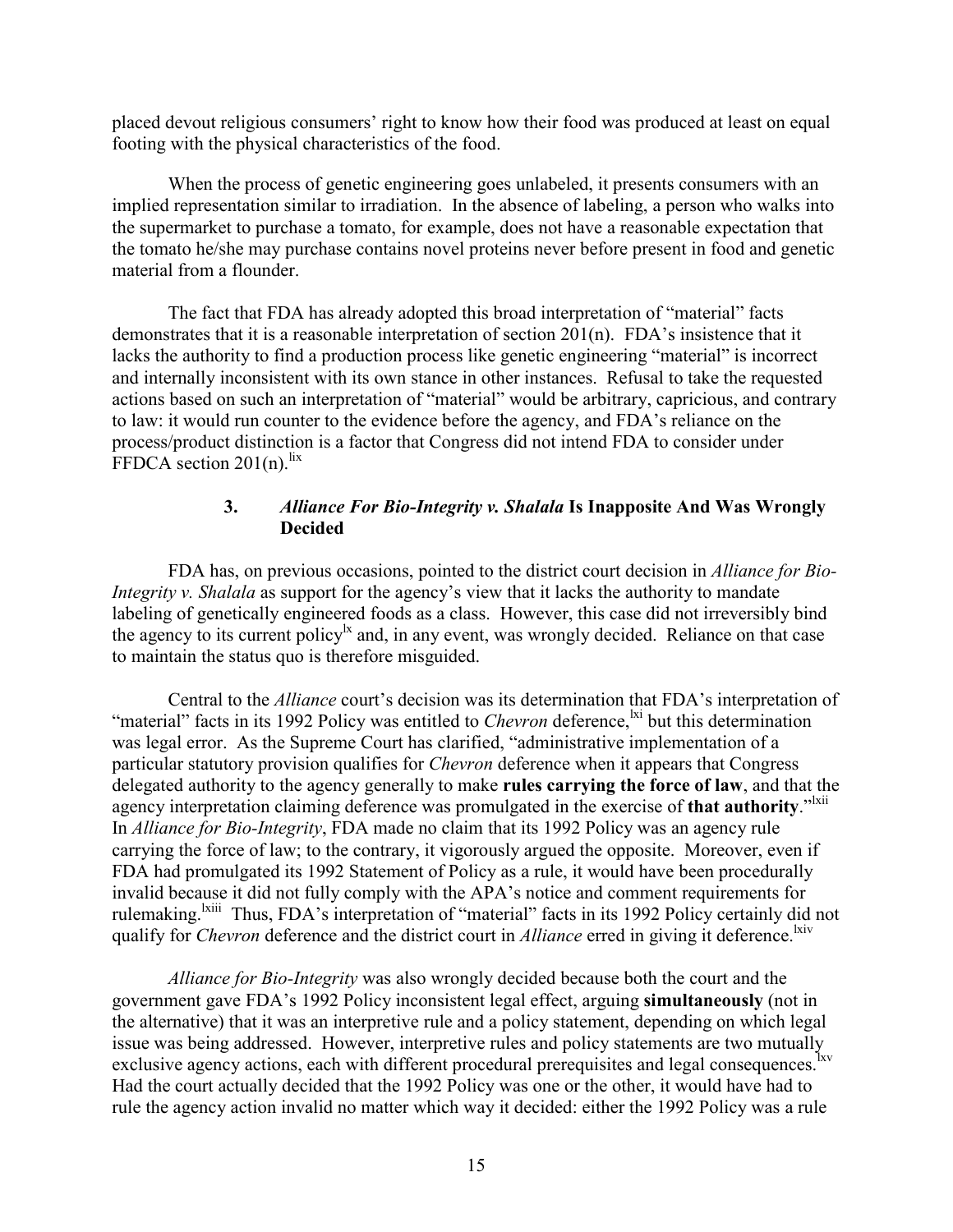that was promulgated without observing mandatory APA notice and comment procedures; or it was a policy guidance, and FDA's extra-statutory definition of "material" facts was not entitled to deference.

For all of these reasons, FDA can and should jettison the wrong-headed legacy of *Alliance for Bio-Integrity* and revise its policy to mandate the labeling of GE foods.

### **4. FDA Has Supplemental Statutory Authority Under NEPA To Base Substantive Decisions Like Mandatory Labeling On Environmental Impacts**

At least one federal court decision has held that FDA has not just the authority, but also a statutory mandate to base substantive decisions such as labeling on environmental concerns. In *Environmental Defense Fund v. Mathews*, <sup>kvi</sup> the plaintiffs challenged FDA's regulations implementing NEPA, arguing that FDA improperly limited the scope of its obligations under the Act. FDA had amended its implementing regulations to state that NEPA did not provide the Agency with any additional authority to act apart from authority otherwise granted in authorizing statutes, such as FFDCA. The court disagreed, stating that "[t]his limitation of the agency's discretion to act in accordance with environmental considerations directly contravenes the mandate of NEPA . . . . "<sup>lxvii</sup> The court then elaborated:

The FDCA does not state that the listed considerations are the only ones which the Commissioner may take into account in reaching a decision. [. . . ] It merely lists criteria which the Commissioner must consider in reaching his decision. In the absence of a clear statutory provision excluding consideration of environmental factors, and in light of NEPA's broad mandate that all environmental considerations be taken into account, **we find that NEPA provides FDA with supplementary authority to base its substantive decisions on** *all* **environmental considerations including those not expressly identified**  in the FDCA and FDA's other statutes.<sup>lxviii</sup>

Judicial recognition of the environmental impacts of GE crops underscores that the use of genetic engineering in food production falls within the scope of these "environmental considerations" that FDA must take into account when making its substantive decisions, including the decision whether to mandate labeling. Most notably, in *Monsanto v. Geertson Seed Farms*, the Supreme Court recognized several environmental and socio-economic harms stemming from genetically engineered crops, such as transgenic contamination, as cognizable harms under NEPA.<sup>lxix</sup>

### **D. FDA Should Exercise Its Authority To Revise Its Interpretation Of "Material" Facts**

## **1. The Patentability Of GE Foods Shows They Are Novel, Not "Substantially Equivalent" To Traditionally Produced Foods**

 FDA's labeling policy for GE foods—which it claims comports with OECD's "substantial equivalence" concepts for biotechnology—rests partly on its long-held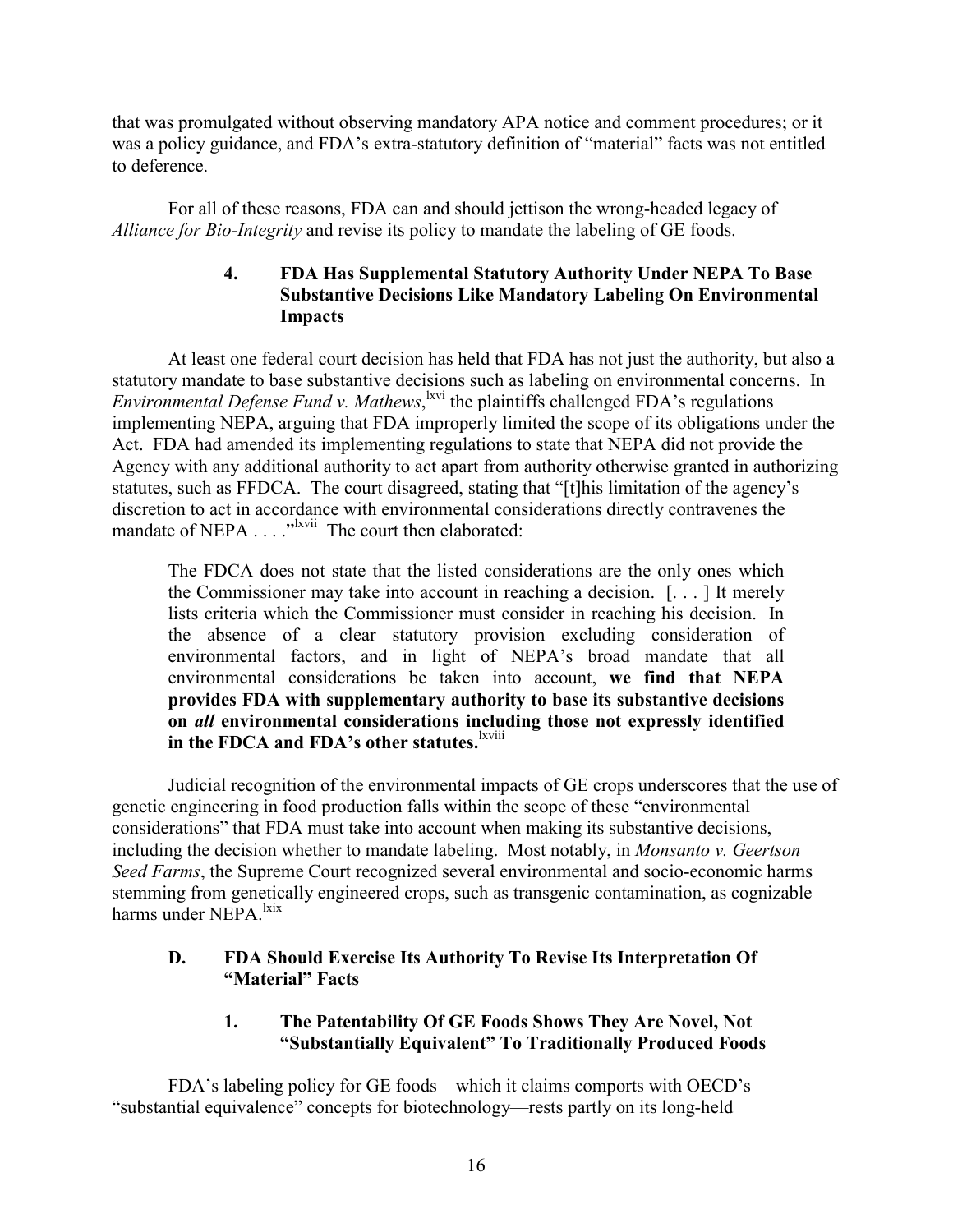misconception that GE foods do not "differ from other foods in any meaningful or uniform way."<sup>Ixx</sup> However, GE foods produced using recombinant DNA technology must differ meaningfully from their conventional counterparts because they are patentable. To be patentable, a genetically engineered food must be "new" and "novel."<sup>Ixxi</sup> Thus, a product or process that is patentable cannot be both "novel" for patent purposes yet "substantially equivalent" to existing technology in other contexts.

 The U.S. Patent Office has granted many patents for novel genes and biotechnological tools used to develop genetically engineered plants. These novel genes and tools indisputably make the corresponding GE plants novel organisms. For instance, Monsanto's Roundup Ready soybean (the world's most widely planted GE crop) contains a patented bacterial gene<sup>lxxii</sup> joined to a DNA sequence from the cauliflower mosaic virus that together form a patented "chimeric gene."<sup>Ixxiii</sup> Introduction of this chimeric gene makes the soybean able to survive direct application of Roundup herbicide. Both the presence of this chimeric gene and the ability to survive application of Roundup are characteristics that are novel to plants. As the U.S. Patent Office concluded when issuing the patent, "[D]espite the efforts of numerous research teams, prior to this invention no one had succeeded in (1) creating a chimeric gene comprising a plant virus promoter coupled to a heterologous structural sequence and (2) demonstrating the expression of such a gene in any type of plant cell." $\frac{d}{dx}$ 

GE insect-resistant plants contain a variety of genes derived from soil bacterium known as Bacillus thuringiensis (Bt). Plants containing these Bt genes produce an insecticide in all their tissues that kills certain insect pests.<sup>lxxv</sup> The presence of both the Bt genes and the corresponding insecticides in plant tissues are novel plant characteristics, a fact which has enabled the crop developers to secure patents on these crops.<sup>lxxvi</sup>

Both GE foods and the recombinant DNA techniques that produce them are novel enough to be patentable, and therefore are substantially different from traditionally produced foods. Continuing to treat GE foods as novel for patenting purposes but traditional for labeling purposes is arbitrary and capricious.

### **2. FDA's Current Definition Of "Material" Actively Facilitates The Deception That Sections 403 & 201(n) Were Intended To Prevent**

FDA is the agency that administers our nation's only all-encompassing food labeling statute: the Federal Food, Drug, and Cosmetic Act. The purpose of FFDCA section 201(n) is to prevent consumer deception by clarifying that a food label is misleading (and the food therefore misbranded) if, *inter alia*, it omits significant, "material" information. However, for decades FDA has been enabling widespread consumer deception by allowing the sale and marketing of foods with labels that fail to disclose facts that are determinative of consumer purchases, and are therefore "material." Because FDA allows these facts to go unlabeled, consumers are being deceived: they believe they are purchasing something different than what they actually are.<sup>Ixxvii</sup>

The absence of mandatory labeling creates an implied representation that the food was produced without the use of novel production processes like genetic engineering. That consumers find genetic engineering to be a significant fact cannot seriously be contested: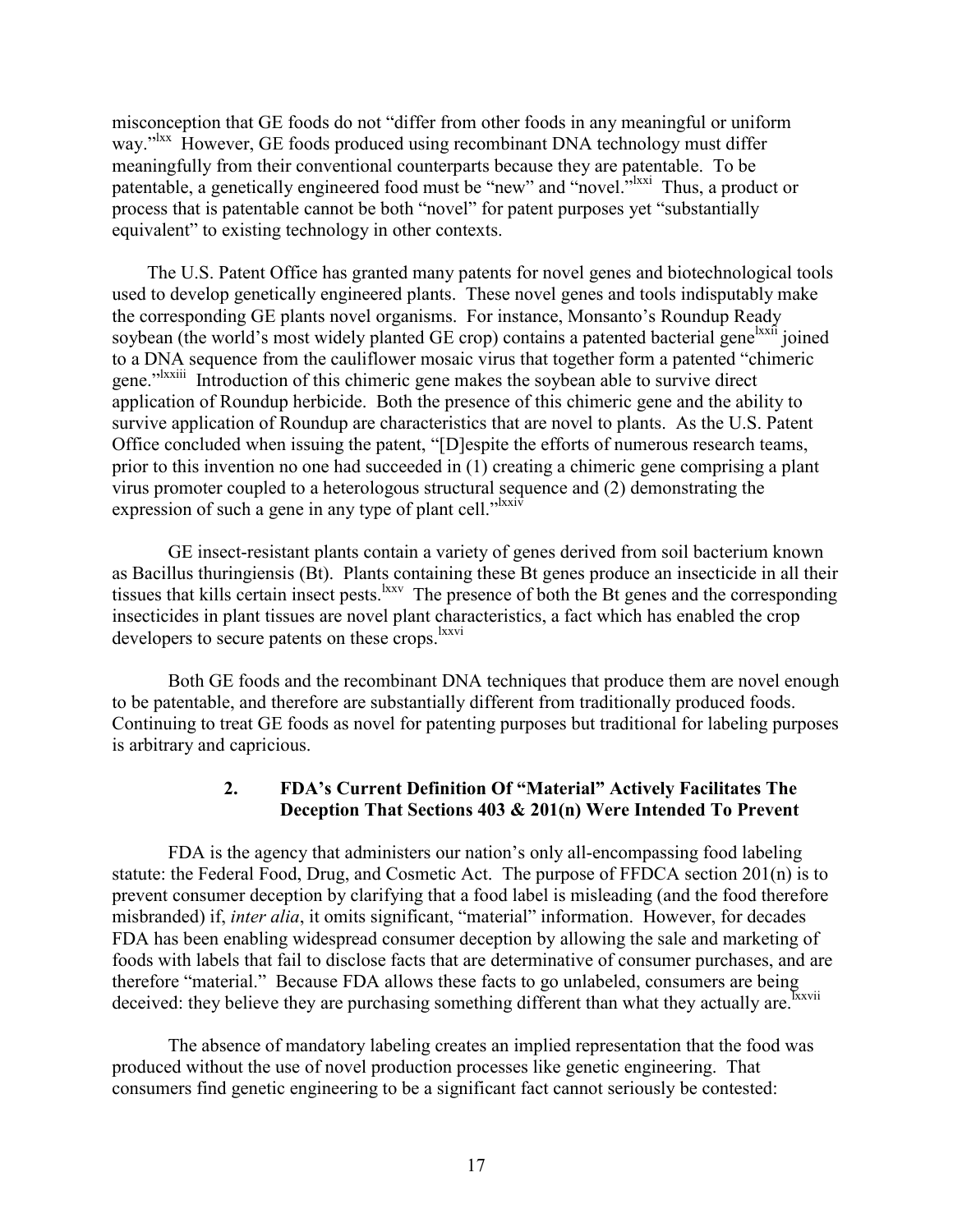countless public opinion polls demonstrate that the vast majority of the public is at least wary of, if not actively opposed to, purchasing foods derived through genetic engineering.<sup>lxxviii</sup> Moreover, consumers **do not expect** that their foods will be the product of genetic engineering. Consequently, when consumers nonetheless unwittingly purchase unlabeled, genetically engineered food believing it to be otherwise, they are victims of economic fraud.

## **3. A Definition Of "Material" Facts Based On What Consumers Find Significant Would Enable FDA To Combat Widespread Deception That It Has So Far Ignored**

As discussed above, FDA's current interpretation of "material" facts only mandates the disclosure of facts that the consumer would notice with their senses <sup>lxxix</sup>—a very narrow slice of deceptive food labeling. FDA is leaving a substantial source of its statutory authority unused while consumers are left in the dark about food production processes that they find crucial to making an informed purchase. In order to fulfill its statutory mandate to prevent deceptive food labeling, FDA must adopt a broader interpretation of "material" facts that encompasses the production processes that consumers find significant. Doing so will allow FDA to prevent a much larger share of the consumer deception that exists today. Failure to fulfill this statutory mandate is arbitrary, capricious, and contrary to law.

## **E. Consumers Have A Judicially Recognized Fundamental Right-To-Know Product Information That They Will Find Significant**

U.S. courts have recognized a "right-to-know" rooted in the U.S. Constitution and in the common law. For example, in *American Meat Institute v. Ball*, a Michigan statute required sellers to disclose meat quality standards to their customers. Meatpackers challenged the statute, arguing that it was preempted by a less stringent federal labeling law.<sup>1xxx</sup> The court agreed in part, but stated that

[C]onsumers often knowingly buy items which are not the least expensive or the most nutritious. They base their purchasing decisions on many factors, but one of these should not be ignorance imposed by government and the product manufacturers. **Michigan's consumers have a right, protected by the First Amendment, to receive this relevant product information** which the state seeks to disseminate to them.<sup>lxxxi</sup>

The court thus recognized consumers' right-to-know, regardless of whether that information was relevant in the judgment of regulators or producers.

*Virginia State Bd. of Pharmacy v. Virginia Citizens Consumer Council, Inc*. similarly stands for a consumer's right-to-know. At issue in that case was a Virginia statute that made a pharmacist guilty of unprofessional conduct if he published, advertised, or promoted any price for prescription drugs.<sup>lxxxii</sup> The U.S. Supreme Court struck down the statute, finding that just as advertisers had a First Amendment right to disseminate advertising information, consumers had a First Amendment **right to receive** the information.<sup>Ixxxiii</sup> In invalidating the statute, the Court stated, "[i]t is precisely this kind of choice, between the dangers of suppressing information, and the dangers of its misuse if it is freely available, that the First Amendment makes for us."<sup>IXXXIV</sup>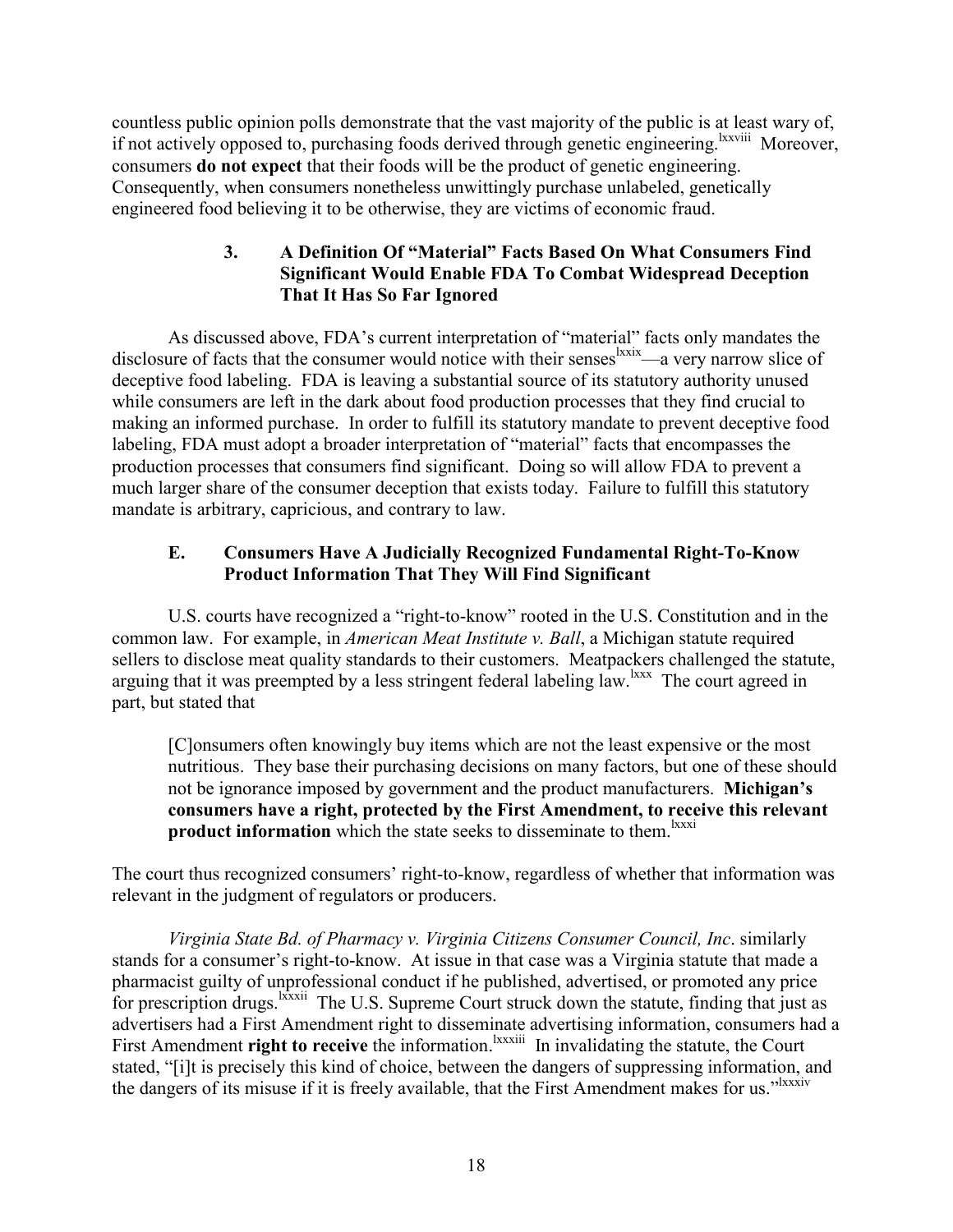The Court continued, "people will perceive their own best interests if only they are well enough informed, and [] the best means to that end is to open the channels of communication rather than to close them."<sup>Jxxxv</sup> The First Amendment thus protects consumers' right to receive relevant product information, not just producers' right to disseminate it.

State courts have also recognized a consumer's common law right-to-know. For example, in *Paraco v. Dept. of Agriculture*, vendors challenged a California statute that required used motor oil that had been reprocessed to be labeled as "reclaimed."<sup>Ixxxvi</sup> In upholding the labeling requirement, the court stated that members of the public "have a **right to know what they are buying**. If this great buying public, consisting in this state of many millions of motorists and other users of lubricating oils, want to buy oils never before used, they have a right to do so and **appellants have no constitutional right to sell them something else against their**  will.<sup>"Ixxxvii</sup> In construing this common law right, the court focused on the importance of the information to consumers, not the relative performance of "reclaimed" oil compared to unused oil.

In *Ex parte Hayes*, the government prosecuted a fruit vendor for misbranding grapefruit with the word "Coachella," falsely implying they had been grown in the Coachella Valley. IXXXVIII The court rejected the defendant's facial challenge to the statute, stating that "the matter of mislabeling is not dependent on whether the article so marked is of the same or equal quality with the article imitated. It is entirely a question of deception and **the buyer has the right to know what he is purchasing.**"<sup>lxxxix</sup> Thus, consumers' right-to-know was not limited to information resulting in differences in quality; it encompassed the information that consumers found significant to their purchases.

Similarly, whether the FDA believes that GE foods are "of the same or equal quality" as their conventional counterparts is irrelevant to the question of whether it is misleading to label GE foods the same as conventional foods. The proper focus is whether consumers are deceived, and whether their common law right-to-know is being abridged. In the case of unlabeled GE foods, opinion polls overwhelmingly demonstrate that whether a food contains GE material is very significant for consumer purchases.<sup>xc</sup> Moreover, consumers do not expect foods to be genetically engineered absent specific labeling. Consumers therefore have a right-to-know whether foods are genetically engineered—a right that is compromised by FDA's current policy of allowing the marketing and sale of unlabeled GE foods.

### **F. Internationally, Widespread Mandatory Labeling For GE Foods Shows U.S. Policy To Be An Outdated And Mistaken Outlier**

While American consumers continue to be left in the dark about whether they are consuming GE foods, more and more countries are adopting regulations requiring that GE foods be labeled, including major trading partners of the U.S.<sup>xci</sup> For example, in 2004 the European Union enacted regulations mandating labeling for all food products making direct use of genetically modified organisms (GMOs, equivalent to GE foods) at any point in their production.<sup>xcii</sup> Australia and New Zealand also jointly require labeling for GE foods with novel DNA/novel proteins present in the final food.<sup>xciii</sup> In Japan, labeling is required when GE soy, GE corn, or GE potato is present in the final food product in amounts greater than  $5\%$ <sup>xciv</sup> Thailand,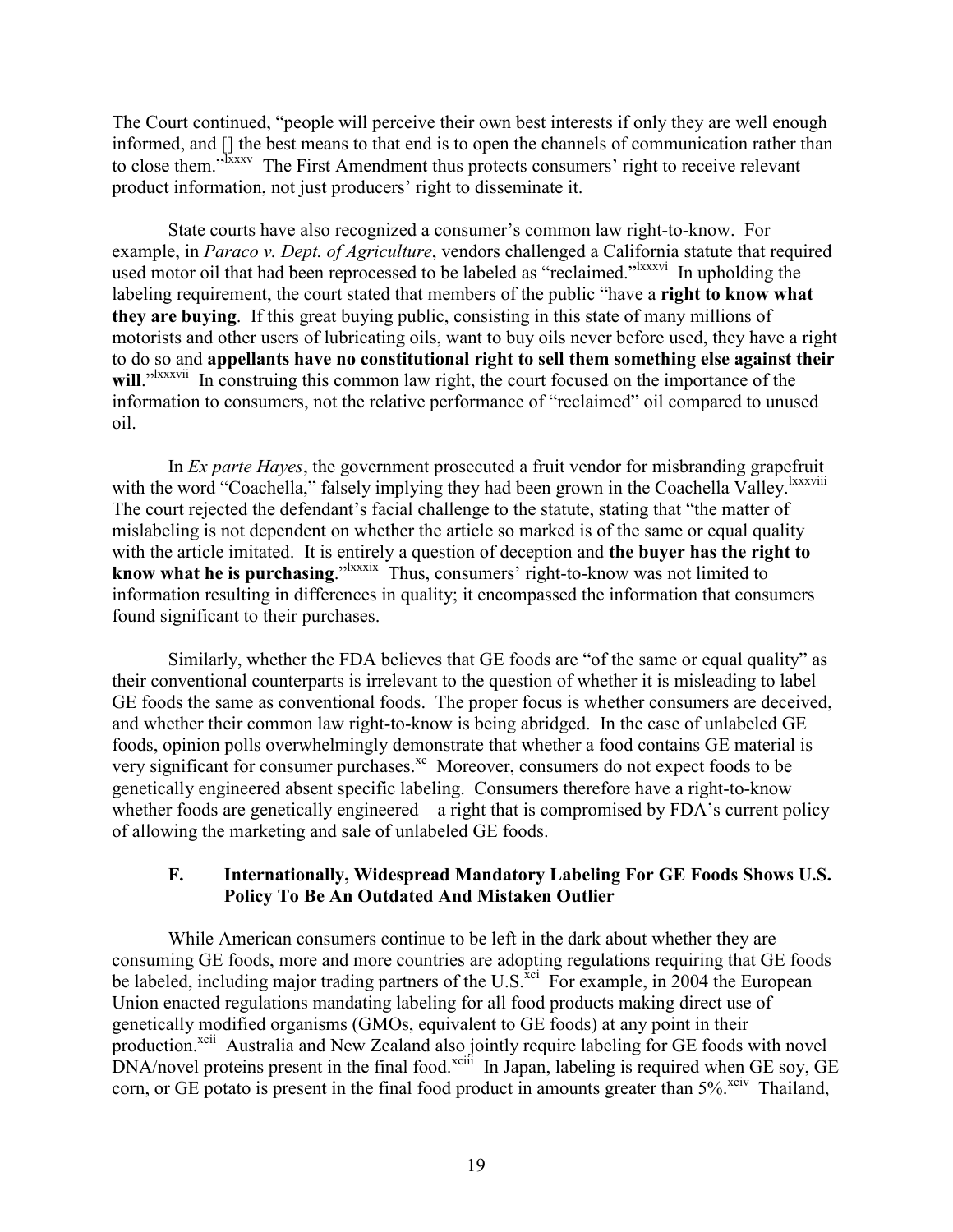Taiwan, and South Korea mandate labeling for GE foods when novel DNA is present in the food.<sup>xcv</sup> China requires labeling of certain listed GE foods including soybean-derived products, corn, rapeseed- and canola-derived products, and tomatoes.<sup>xcvi</sup> Since 1999, Russia has required labeling of GE foods for which novel DNA is present in the final food.<sup>xcvii</sup> Finally, Brazil requires that all GE foods display a symbol easily understood by people with limited reading skills: a yellow triangle with a "T" for transgenic.<sup>xcviii</sup>

At the Codex Committee on Food Labeling meeting in May 2010, the United States saw evidence of the dwindling international support for its stance against GE labeling. The United States refused to sign on to guidelines unless they contained a clause stating that GE foods are not different from other foods in any way. $x$ <sup>cix</sup> Of the 50 countries present at the committee meeting, only Argentina, Costa Rica, and Mexico supported the U.S. position.<sup>c</sup> The longer the U.S. clings to its antiquated policy on GE food labeling, the more its standing as a leader in scientific integrity will be compromised. Accordingly, FDA must join the international community in its respect for consumers' right to choose whether to consume GE foods.

#### **V. Environmental Impact**

The specific actions requested by petitioners are categorically excluded under 21 C.F.R. § 25.30(h) and therefore do not require the preparation of an environmental assessment.

#### **VI. Certification**

The undersigned certifies, that, to the best knowledge and belief of the undersigned, this petition includes all information and views on which the petition relies, and that it includes representative data and information known to the petitioner which are unfavorable to the petition.

#### **VII. Conclusion**

Genetic engineering makes silent but fundamental changes to our food at the molecular and cellular level, the full human health and environmental consequences of which are still being discovered. Unlabeled GE foods are misleading to consumers, who in the absence of labeling overwhelmingly purchase based on the reasonable assumption that their food is produced conventionally. Mandatory labeling for GE foods is necessary in order to prevent consumer deception and economic fraud.

In accordance with FDA's governing regulations and the APA, petitioners request that FDA provide an answer to this petition within a reasonable time. $\degree$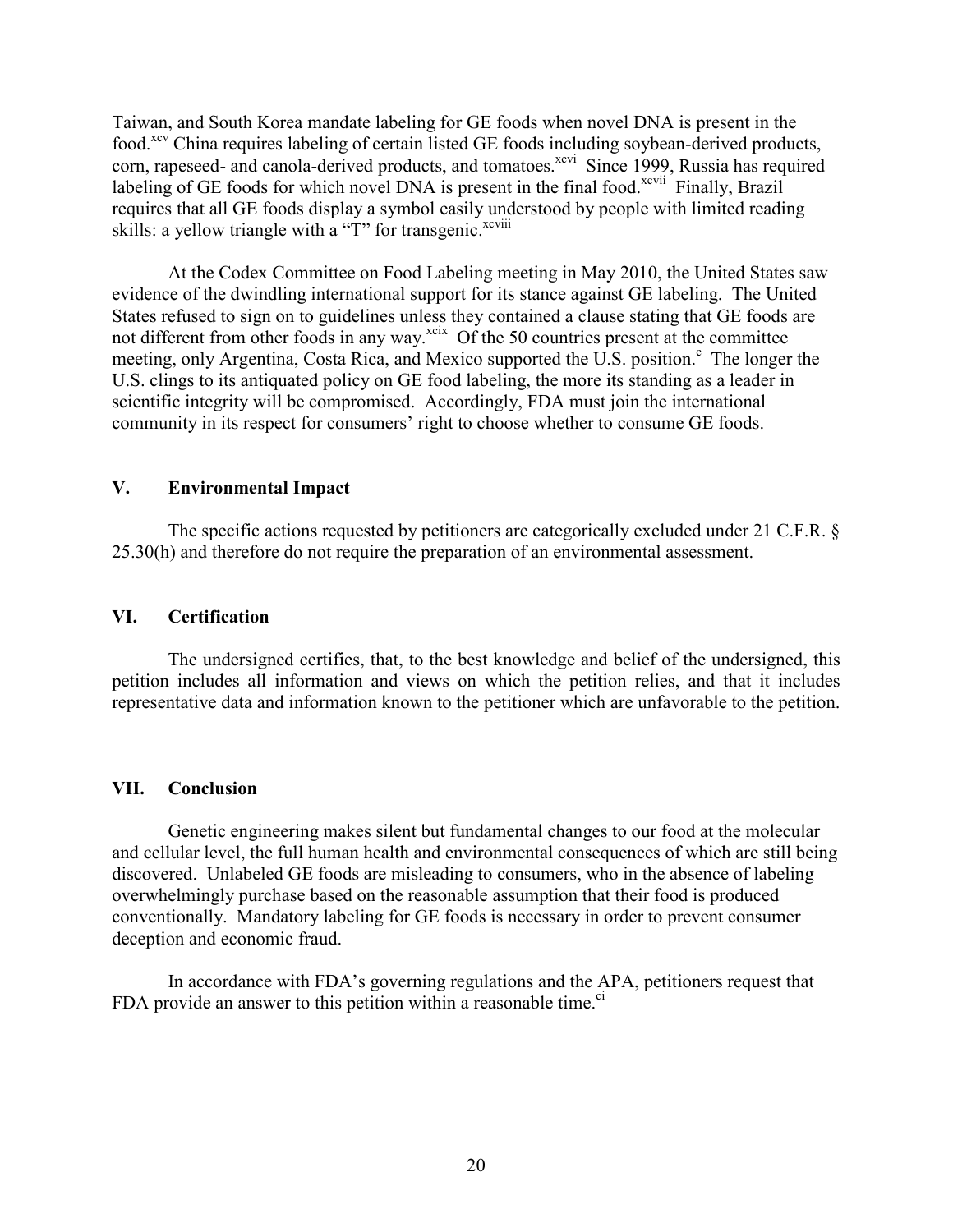Respectfully submitted,

Andrew Kimbrell Executive Director Center for Food Safety 660 Pennsylvania Ave., SE Suite 302 Washington, DC 20003

 $\overline{\phantom{a}}$  , and the set of the set of the set of the set of the set of the set of the set of the set of the set of the set of the set of the set of the set of the set of the set of the set of the set of the set of the s

l

vii *See id*.; 5 U.S.C. § 706(2)(A).

viii 57 Fed. Reg. 22984 (May 29, 1992).

ix 21 U.S.C. § 301, *et seq.*

 $x \cdot 5$  U.S.C. § 706(2)(A).

xi Food & Drug Administration, Statement of Policy: Foods Derived From New Plant Varieties, 57 Fed. Reg. 22984 (May 29, 1992) (hereinafter "1992 Policy").

xii *Id.* at 22991.

xiii Food & Drug Administration, Preliminary Analysis of Comments: FDA Statement of Policy: Food From New Plant Varieties (undated).

xiv *See* discussion, section IV.B *infra*.

 $xv$  57 Fed. Reg. at 22991.

<sup>xvi</sup> *E.g.* Memorandum from Linda Kahl, FDA Compliance Officer, to James Maryanski, FDA Biotechnology Coordinator (Jan. 8, 1992); Memorandum from Louis Pribyl, Comments on Biotechnology Draft Document, 2/27/92 (March 6, 1992); *see also* Michael K. Hansen, "Genetic Engineering Is Not An Extension of Conventional Plant Breeding: How Genetic Engineering Differs From Conventional Breeding, Hybridization, Wide Crosses and Horizontal Gene Transfer," p. 7, Consumer Policy Institute/Consumers Union (1999).

xvii Hansen, *supra* note 16, at 1 (noting that there are limited exceptions for species hybridization {with a wild relative within the same genus}, wide crosses {only between fairly closely related plants} and horizontal gene transfer).

xviii *Id.* at 1, 7. The Cauliflower mosaic virus promoter (CaMV35S) is used because it leads to hyperexpression of the foreign gene to which it is linked. The CaMV35S promoter effectively puts the transgene(s) outside of virtually any regulatory control by the recipient plant. *Id.* 

xix Food & Drug Administration, Memorandum on the use of microorganisms and plants as whole foods (notation dated Nov. 4, 1991), *reprinted in* Normal Miller, ENVIRONMENTAL POLITICS CASEBOOK: GENETICALLY MODIFIED FOODS, at 91 (CRC Press, 2002 ed.).

xx Hansen, *supra* note 16, at 1.

<sup>&</sup>lt;sup>i</sup> 21 U.S.C. § 343(a)(1).

ii "Congress shall make no law ... abridging ... the right of the people ... to petition Government for a redress of grievances." U.S. Const. amend. I. The right to "petition for redress of grievances is among the most precious of the liberties safeguarded by the Bill of Rights." United Mine Workers of Am., Dist. 12 v. Ill. State Bar Ass'n, 389 U.S. 217, 222 (1967). It shares the "preferred place" accorded in our system of government to the First Amendment freedoms, and has "sanctity and a sanction not permitting dubious intrusions." Thomas v. Collins, 323 U.S. 516, 530 (1945). "[A]ny attempt to restrict those First Amendment liberties must be justified by clear public interest, threatened not doubtful or remotely, but by clear and present danger." *Id*. The Supreme Court has recognized that the right to petition is logically implicit in, and fundamental to, the very idea of a republican form of government. United States v. Cruikshank, 92 U.S. 542, 552 (1875).

iii 5 U.S.C. § 553(e).

iv 21 C.F.R. §§ 10.20, 10.30.

v 21 U.S.C. § 301 *et seq*.

vi Motor Vehicle Mfrs. Ass'n of U.S., Inc. v. State Farm Mut. Auto. Ins. Co., 463 U.S. 29, 43 (1983).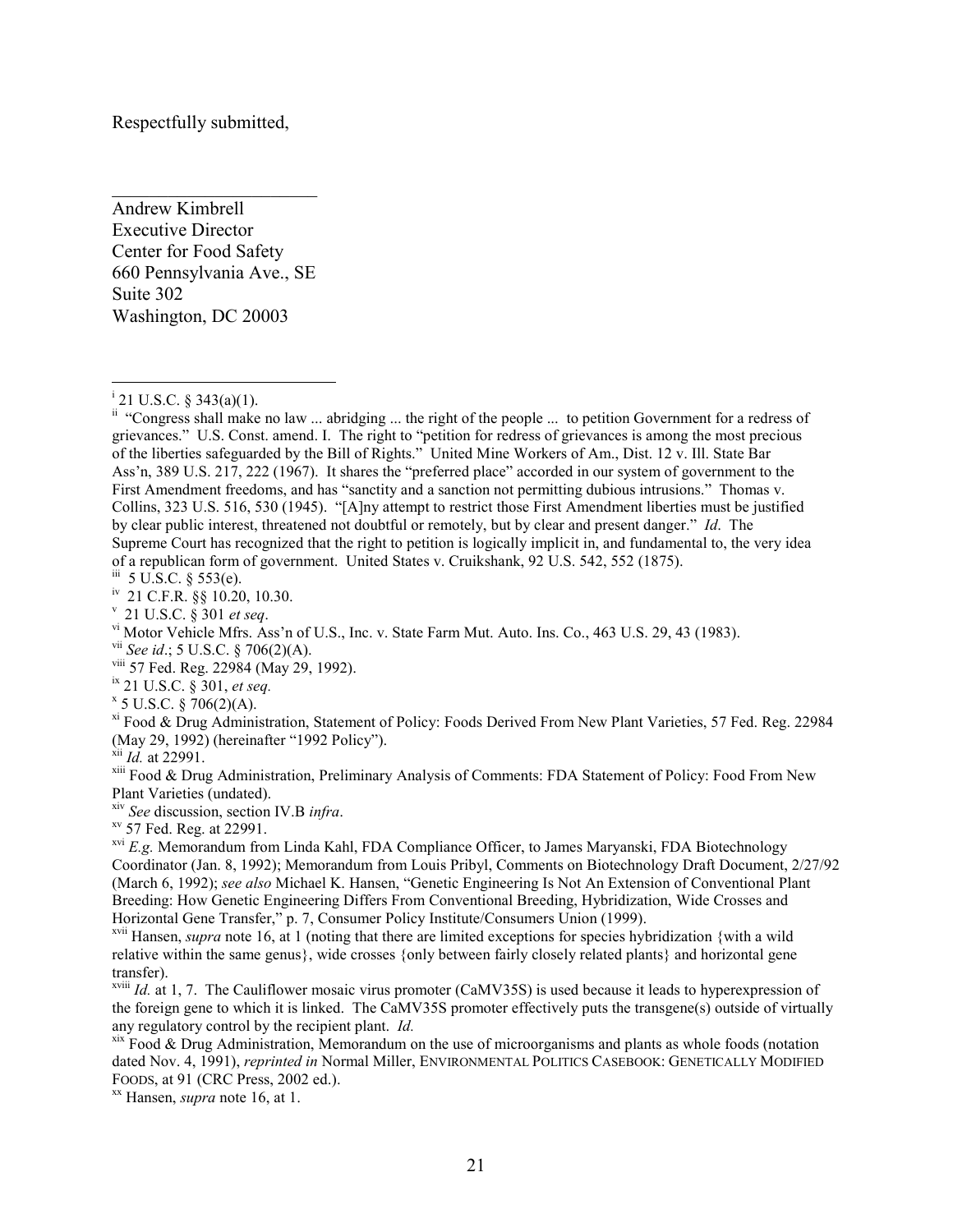$\overline{a}$ <sup>xxi</sup> Food & Drug Administration, Comments on proposed approach to unknown and unexpected toxicants (undated); *see also* Memorandum from Dr. Samuel I. Shibko to Dr. James Maryanski, FDA Biotechnology Coordinator. Subject: "Revision of Toxicology Section of the Statement of Policy: Foods Derived from Genetically Modified Plants." (January 31, 1992); Memorandum from Dr. Mitchell Smith, Head, Biological and Organic Chemistry Section, to Dr. James Maryanski, Biotechnology Coordinator. Subject: "Comments on Draft Federal Register Notice on Food Biotechnology, Dec. 12, 1991 draft." (January 8, 1992).

xxiv 21 U.S.C. § 343(a) (emphasis added); *see also* 21 U.S.C. § 321(n).

 $xxy$  21 U.S.C. § 321 (emphasis added).

<sup>xxvi</sup> Some scientists have concluded that it would be impossible for FDA to scientifically justify a generally recognized as safe (GRAS) presumption for GE foods in the first place because currently available testing methods generally do not allow scientists to isolate suspect chemicals present in GE crops in sufficient quantities for toxicity or allergenicity testing. For example, although GE crops frequently are engineered to contain pesticidal substances, the toxicity of resulting food products is difficult to predict or detect because the products do not lend themselves to traditional methods of risk assessment. *See* I.R. Rowland, "Genetically Modified Foods, Science, Consumers and the Media," 61 Proc. Nutrition Soc'y 25, 27 (2002) (noting that toxicity assessment typically involves exposing laboratory animals to high levels of isolated chemicals, and that "complex mixtures of complex chemicals," such as novel GE foods, cannot be administered to animal subjects in this conventional manner). Similarly, because bioengineers sometimes incorporate proteins from non-food sources whose allergenic potential is presently unknown, resulting GE food products pose at least a possibility of serious allergic reactions for some consumers. *See id.* at 28 (noting that "[a]ssessing the allergenic potential of novel foods presents major problems, since there are no reliable tests for predicting allergenicity").

xxvii *See* Aris A., Leblanc S., "Maternal and fetal exposure to pesticides associated to genetically modified foods in Eastern Townships of Quebec, Canada," (Feb. 18, 2011) *available at*

http://www.sciencedirect.com/science/article/pii/S0890623811000566 (last visited May 25, 2011). In approving Bt corn, FDA had previously relied on the industry's assurances that the Bt toxin would be broken down during digestion.

xxviii International Dairy Foods Ass'n v. Boggs, 622 F.3d 628, 636–37 (6th Cir. 2010).

 $\frac{xxix}{Id}$ .

xxx *Id.* at 637.

xxxi William Freese, "Regulating Transgenic Crops: Is the Government Up to the Task?," BIOTECHNOLOGY (January / February 2007), *available at* http://www.fdli.org/pubs/update/toc/2007/issue1.html.

xxxii FDA, Biotechnology Consultation Agency Response Letter BNF No. 000107 (consultation letter re: MON 89034) (Aug. 8, 2007).

xxxiii *State Farm Mut. Auto. Ins. Co*., 463 U.S. at 43.

xxxiv Petitioners do not argue, nor have they ever argued, that consumer demand alone is a sufficient basis upon which to label GE foods.

xxxv *See, e.g.*, Thomson Reuters PULSE™ Healthcare Survey, "National Survey of Healthcare Consumers: Genetically Engineered Food" (93% believe GE foods should be labeled) (October 2010), *available at* https://mail.icta.org/owa/redir.aspx?C=9106a997096b4217baad078e5acfb3ad&URL=http%3a%2f%2fwww.factsfor healthcare.com%2fpressroom%2fNPR\_report\_GeneticEngineeredFood.pdf; Consumers Union, "Food-Labeling Poll: 2008," p. 13 (95% of consumers believe GE foods should be labeled) (November 11, 2008), *available at* http://www.greenerchoices.org/pdf/foodpoll2008.pdf.; MSNBC.com, "Do you believe genetically modified foods should be labeled?" (over 96% of respondents answered "Yes"), *available at*

http://health.newsvine.com/\_question/2011/02/25/6131050-do-you-believe-genetically-modified-foods-should-belabeled (last visited June 1, 2011); THE WASHINGTON POST, "Should genetically modified food be labeled?", (94% of respondents answered "Yes, I have a right to know what I am eating"), (September 17, 2010), *available at* http://views.washingtonpost.com/post-user-polls/2010/09/should-genetically-modified-food-be-labeled.html (last visited June 1, 2011).

xxii *See, e.g.*, Memorandum from FDA Divisions of Food Chemistry & Technology and Contaminants Chemistry, to James Maryanski, FDA Biotechnology Coordinator (Nov. 1, 1991).

xxiii Food & Drug Administration Draft Appendix: Specific Considerations in the Safety Assessment of Foods and Feeds Derived from Genetically Modified Plants (Dec. 12, 1991); Jan-Peter Nap *et al*., "Biosafety of kanamycinresistant transgenic plants: an overview" (undated).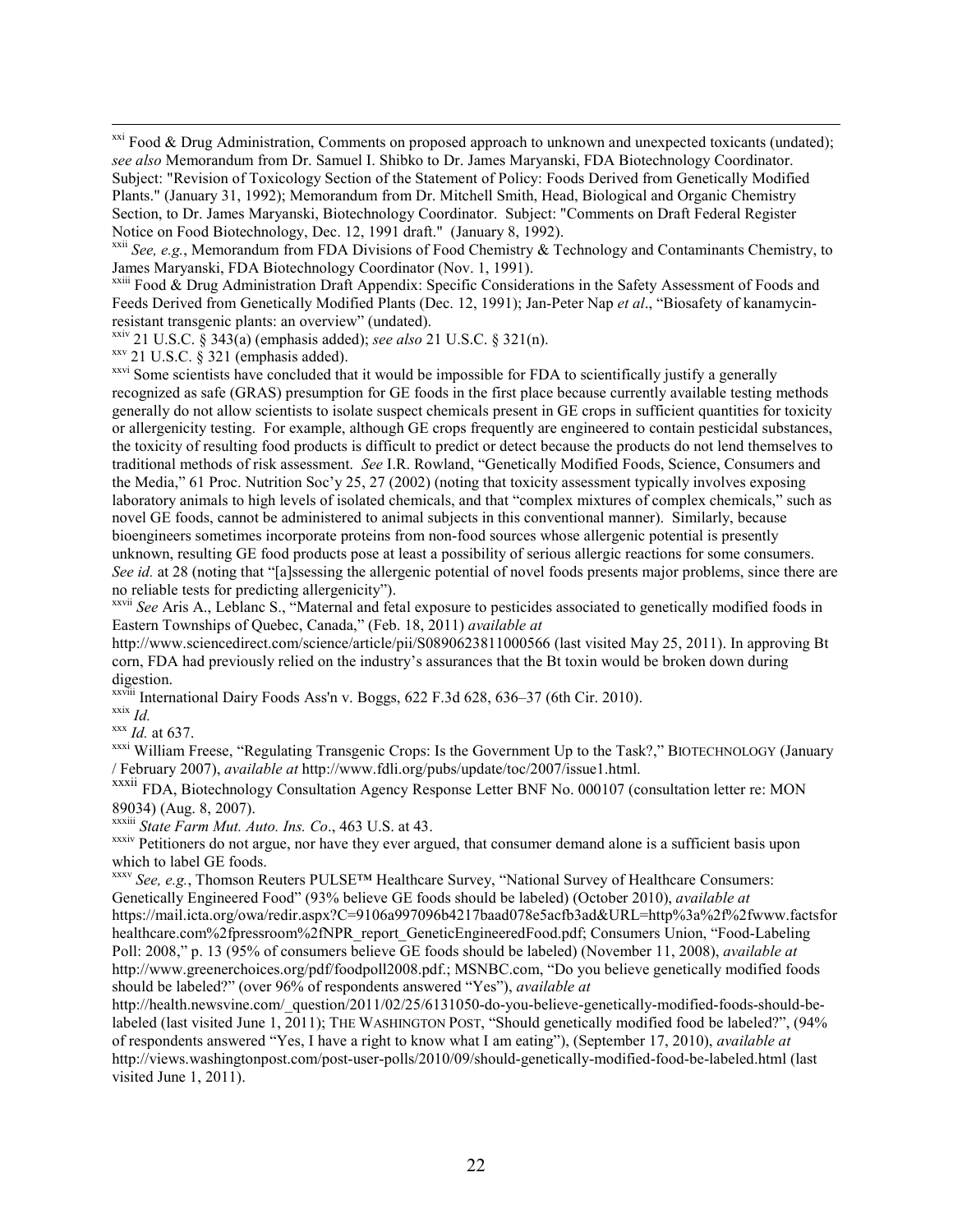$\overline{a}$ xxxvi *See* Wen S. Chern et al., Consumer Acceptance and Willingness To Pay for Genetically Modified Vegetable Oil and Salmon: A Multiple-Country Assessment, 5 AgBioForum 105, 108 (2002) (reporting survey evidence of willingness to pay price premiums for non-GM vegetable oil ranging from 50-62% for American respondents); Catherine A. Mendenhall & Robert E. Evenson, Estimates of Willingness To Pay a Premium for Non-GM Foods: A Survey, in Market Development for Genetically Modified Foods 55, 58 (Vittorio Santaniello et al. eds., 2002) (reporting that 50% of survey respondents stated that they were very likely or somewhat likely to purchase non-GM foods at a premium of up to 20%); Matthew Rousu et al., Are United States Consumers Tolerant of Genetically Modified Foods?, 26 Rev. Agric. Econ. 19 (2004) (finding reduced consumer willingness to pay for food containing genetically modified material); Abebayehu Tegene et al., The Effects of Information on Consumer Demand for Biotech Foods: Evidence from Experimental Auctions, USDA Technical Bull. No. 1903, at 24 (Mar. 2003) (finding that American consumers discount their willingness to pay for GM-labeled foods by up to 14% under a variety of information settings); *see also* Charles Noussair et al., Do Consumers Really Refuse To Buy Genetically Modified Food?, 114 Econ. J. 102, 112, 117-18 (2004) (reporting that 35% of French consumers are unwilling to purchase GM foods and that 42% demand a price reduction in order to be willing to purchase GM foods); Jill J. McCluskey et al., Consumer Response to Genetically Modified Food Products in Japan 18 (Wash. State Univ., Research Paper TWP-2001-101, Sept. 21, 2001) (finding that consumers in Japan are willing to pay a premium of approximately 60% for non-GM noodles and tofu), *available at* http:// impact.wsu.edu/research/twp/01-101.pdf.

xxxvii Douglas A. Kaysar, Preferences for Processes: The Process/Product Distinction and the Regulation of Consumer Choice," 118 Harv. L. Rev. 525, 592 (Dec. 2004). *See also*, Julia Forster, "GM Foods: Why Fight Labeling?", BUSINESS WEEK (Nov. 11, 2002), *available at*

http://www.businessweek.com/magazine/content/02\_45/b3807061.htm.

xxxviii Int'l Soc. & Envtl. Accreditation & Labeling Alliance, ISEAL Members, *available at*

http://www.isealalliance.org/organisation/full\_members (last visited May 19, 2011).

xxxix *State Farm Mut. Auto Ins. Co.*, 463 U.S. at 43.

 $x^{\mathrm{l}}$  *Id.* 

<sup>xli</sup> An agency may change its interpretation of a statute so long as it provides a "reasoned analysis" explaining its altered stance. Motor Vehicle Mfrs. Ass'n of U.S., Inc. v. State Farm Mut. Auto. Ins. Co., 463 U.S. 29, 42 (1983) ("An agency must be given ample latitude to adapt their rules and policies to the demands of changing circumstances.") (quoting Permian Basin Area Rate Cases, 390 U.S. 747, 784, 88 S.Ct. 1344, 1368–1369 (1968)). Moreover, unlike when an agency rescinds a rule entirely, a change in agency policy such as Petitioners' request here does not need to be justified by reasons more substantial than the reasons for adopting the existing policy in the first instance. F.C.C. v. Fox Television Stations, Inc., 129 S. Ct. 1800, 1810–11 (2009) ("[O]ur opinion in *State Farm* neither held nor implied that every agency action representing a policy change must be justified by reasons more substantial than those required to adopt a policy in the first instance.") In this petition, its citations and supporting record, as well as in the docket comments that will follow, FDA will find more than sufficient analysis to support the statutorily mandated change in policy.

 $x^{lin}$  116 F. Supp. 2d 166 (D.D.C. 2000).

 $x^{\text{liii}}$  21 U.S.C. § 321(n).

xliv *Id.*

xlv S.5 [Confidential Committee Print No. 2], 75th Cong., 1st Sess., § 201(n) (July 23, 1937), *reprinted in* FDA, A Legislative History of the Food, Drug, & Cosmetic Act, Vol. 5 at 772 (1979).

xlvi *See* Pub. L. No. 94-278 (1976).

xlvii S.5, H.R. Conf. Rep. No. 2139, 75th Cong., 3rd Sess. 3 (April 14, 1938), *reprinted in* FDA, A Legislative History of the Food, Drug & Cosmetic Act, Vol. 6 at 302 (1979); *see also* S.1077, H.R. Conf. Rep. No. 1774, 75th Cong. 3d Sess. § 15 (February 8, 1938).

xlviii H.R. Conf. Rep. No. 2139 at 3 (emphasis added).

xlix *See* Milton Handler, "The Control of False Advertising Under The Wheeler-Lea Act," 6 Law & Contemp. Probs. 91, 97–98 (1939).

l *State Farm Mut. Auto. Ins. Co.*, 463 U.S. at 43.

<sup>li</sup> Food & Drug Administration, "Irradiation in the Production, Processing, and Handling of Food," 51 Fed. Reg. 13376, 13388 (April 18, 1986) (hereinafter "Irradiated Foods"). FDA also stated, "in the absence of a statement that a food has been irradiated, the implied representation to consumers is that the food has not been processed." *Id.* However, FDA's broadly worded statement regarding when information is material makes clear that it was not limited in its applicability to processed foods.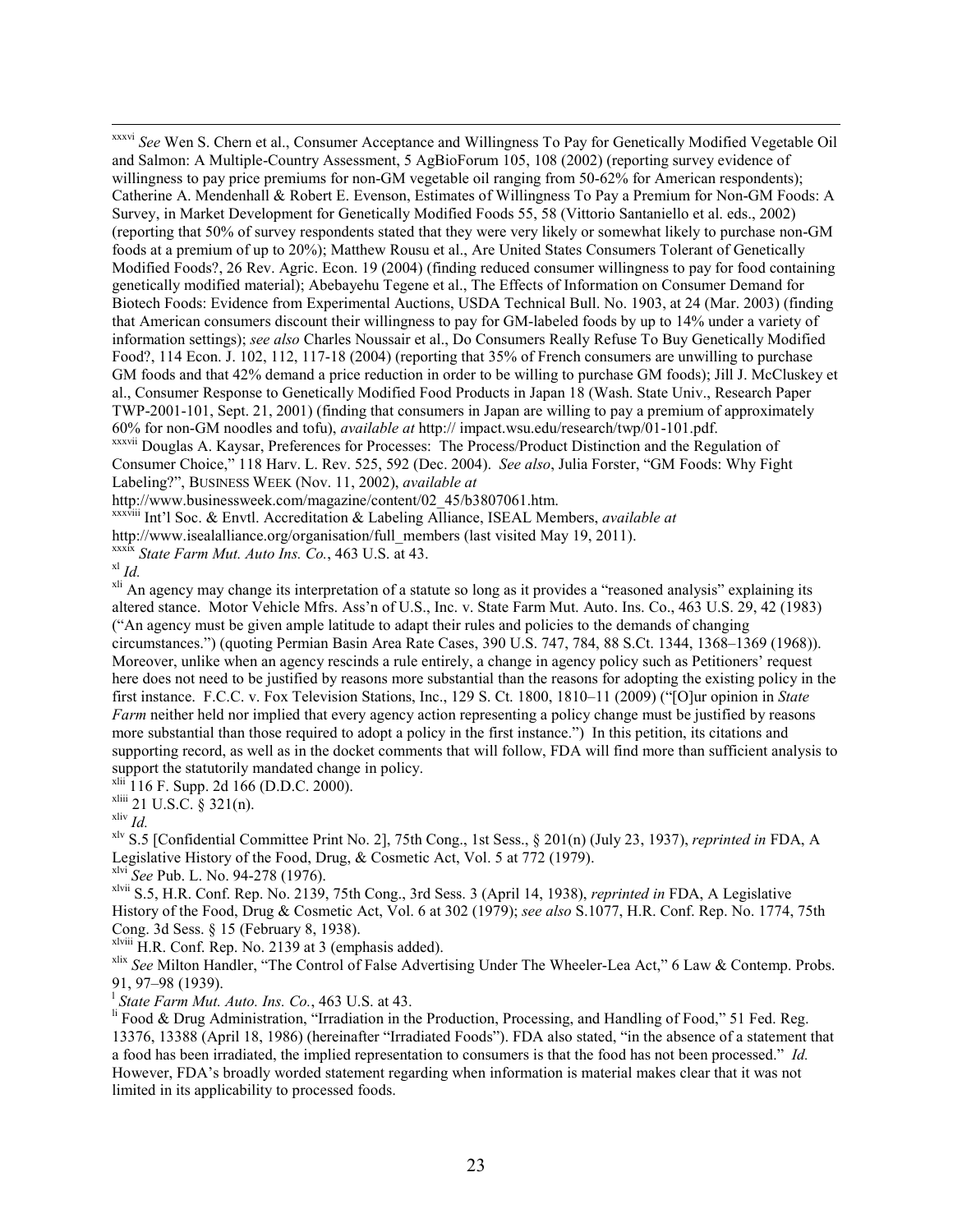$\overline{a}$ lii Food & Drug Administration, Food Labeling; Declaration of Ingredients, 56 Fed. Reg. 28592, 28600 (June 21, 1991).

liii Food & Drug Administration, Food Labeling; Declaration of Ingredients, 58 Fed. Reg. 2850, 2867 (January 6, 1993).

liv Food & Drug Administration, Food Labeling; Foods Derived From New Plant Varieties, 58 Fed. Reg. 25837 (April 28, 1993) (hereinafter "1993 notice").

 $\overline{Id}$ . at 25838.

<sup>lvi</sup> 51 Fed. Reg. at 13390.

lvii Food & Drug Administration, Irradiation in the Production, Processing and Handling of Food, 72 Fed. Reg. 16291 (April 4, 2007).

lviii *Id.*

lix *See State Farm Mut. Auto. Ins. Co.*, 463 U.S. at 43

<sup>1x</sup> Moreover, *Alliance for Bio-Integrity* has no binding precedential effect, and would not bind another district court hearing a challenge to FDA's refusal to change its labeling policy.

lxi *Alliance for Bio-Integrity*, 116 F. Supp. 2d. at 178–79 ("Because Congress has not spoken directly to the issue, this Court must determine whether [FDA's] interpretation of [FFDCA] is reasonable. *See Chevron*, 467 U.S. at 864, 104 S.Ct. 2778. … The FDA's exclusion of consumer interest from the factors which determine whether a change is 'material' constitutes a reasonable interpretation of the statute. … The FDA has already determined that, in general, rDNA modification does not "materially" alter foods … this determination is entitled to deference.").

<sup>1xii</sup> U.S. v. Mead Corp., 533 U.S. 218, 226–27, 121 S. Ct. 2164 (2001).

lxiii *See* Alliance *for Bio-Integrity*, Defs.' 2nd Amend. Answer ¶ 121; 5 U.S.C. §§ 553(b), (c).

<sup>lxiv</sup> Nor did FDA's interpretation of "material" facts warrant deference according to the less deferential, nonrulemaking *Skidmore* factors. *Skidmore v. Swift & Co.*, 323 U.S. 134, 65 S. Ct. 161 (1944)) (Under this analysis, "[t]he fair measure of deference to an agency administering its own statute has been understood to vary with circumstances, and courts have looked to the degree of the agency's care, its consistency, formality, and relative expertness, and to the persuasiveness of the agency's position …."). FDA did not back up its "findings" or assumptions with any data or studies; its interpretation of "material" facts was a vacillation from its prior, much broader interpretation; FDA did not observe full public notice and comment procedures; and FDA was interpreting FFDCA in the context of an entirely new production process which it had virtually no experience regulating. Finally, in light of overwhelming public concern over untested GE foods and the legislative history demonstrating the "obvious" purpose of FFDCA section 201(n), FDA's position limiting mandatory labeling disclosures to "organoleptic" differences—a limiting term that appears nowhere in FFDCA—was anything but persuasive. lxv Syncor Int'l v. Shalala, 127 F.3d 90, 93 (D.C. Cir. 1997).

lxvi 410 F. Supp. 336 (D.D.C. 1976).

lxvii *Id.* at 338.

lxviii *Id*. (emphasis added).

 $\frac{\text{lxix}}{130 \text{ S}}$ . Ct. 2743, 2754–55 (2010).

 $\frac{dx}{dx}$  1992 Policy, 58 Fed. Reg. at 22991, 22992.

lxxi *See* 35 U.S.C. §§ 102, 103.

lxxii Patent No. 5,633,435, issued May 27, 1997; reissued as RE39,247 (both entitled: *Glyphosate-tolerant 5 enolpyruvylshikimate-3-phosphate synthases*), assigned to Monsanto, issued August 22, 2006.

 This is one of Monsanto's two chief patents on Roundup Ready crops. It covers a "chimeric gene" that comprises a promoter sequence from the DNA of a cauliflower mosaic virus coupled to an unspecified gene from another organism (i.e. heterologous). All genes naturally come with promoters (on-switches) which furnish a means for the organism/cell to turn the gene on when needed to produce a protein. Genetic engineers discovered that promoter sequences from viruses were much more effective on-switches than the natural promoters in the GE context of engineering a foreign gene into a plant.

lxxiii Patent No.: 5,352,605: *Chimeric Genes for Transforming Plant Cells Using Viral Promoters*, assigned to Monsanto, issued October 4, 1994.

lxxiv Patent No. 5,633,435, issued May 27, 1997; reissued as RE39,247 (both entitled: *Glyphosate-tolerant 5 enolpyruvylshikimate-3-phosphate synthases*), assigned to Monsanto, issued August 22, 2006.

lxxv Patent No. 6,943,282: *Insect Resistant Plants,* assigned to Mycogen Plant Science, Inc. (a division of Dow), issued Sept. 13, 2005.

lxxvi *Id.*